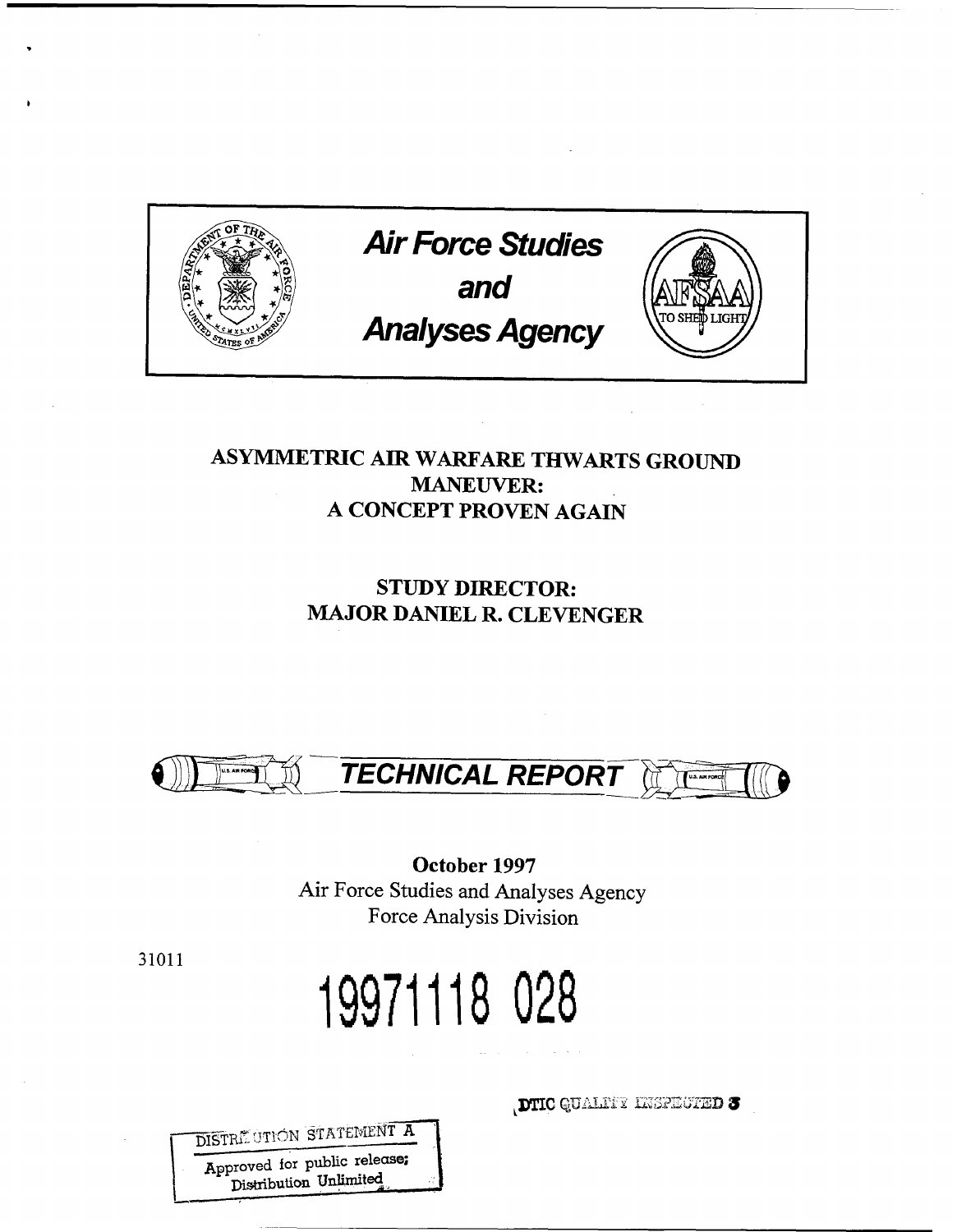### **REPORT DOCUMENTATION PAGE**

 $\ddot{\phantom{0}}$ 

 $\bullet$ 

 $\bar{a}$ 

 $\bar{z}$ 

| <b>Form Approved</b>            |  |
|---------------------------------|--|
| <i><b>OMB No. 0704-0188</b></i> |  |

 $\frac{1}{2}$ 

 $\begin{bmatrix} 1 \\ 1 \\ 1 \\ 1 \end{bmatrix}$ 

 $\frac{1}{2}$ 

| Public reporting burden for this collection of information is estimated to average 1 hour per response, including the time for reviewing instructions, searching existing data sources, gathering and maintaining the data nee                    |                                                                                                                         |                                         |                                    |  |  |
|---------------------------------------------------------------------------------------------------------------------------------------------------------------------------------------------------------------------------------------------------|-------------------------------------------------------------------------------------------------------------------------|-----------------------------------------|------------------------------------|--|--|
| 1. AGENCY USE ONLY (Leave blank)                                                                                                                                                                                                                  | 2. REPORT DATE                                                                                                          | <b>3. REPORT TYPE AND DATES COVERED</b> |                                    |  |  |
|                                                                                                                                                                                                                                                   | October 1997                                                                                                            |                                         | <b>Technical Report</b>            |  |  |
| <b>4. TITLE AND SUBTITLE</b>                                                                                                                                                                                                                      |                                                                                                                         |                                         | <b>5. FUNDING NUMBERS</b>          |  |  |
| Asymmetric Air Warfare Thwarts Ground Maneuver:                                                                                                                                                                                                   |                                                                                                                         |                                         |                                    |  |  |
| A Concept Proven Again                                                                                                                                                                                                                            |                                                                                                                         |                                         |                                    |  |  |
| <b>6. AUTHORIS)</b>                                                                                                                                                                                                                               |                                                                                                                         |                                         |                                    |  |  |
| Major Daniel R. Clevenger                                                                                                                                                                                                                         |                                                                                                                         |                                         |                                    |  |  |
|                                                                                                                                                                                                                                                   |                                                                                                                         |                                         |                                    |  |  |
| 7. PERFORMING ORGANIZATION NAME(S) AND ADDRESS(ES)                                                                                                                                                                                                |                                                                                                                         |                                         | <b>8. PERFORMING ORGANIZATION</b>  |  |  |
| Air Force Studies and Analyses Agency                                                                                                                                                                                                             |                                                                                                                         |                                         | <b>REPORT NUMBER</b>               |  |  |
| 1570 Air Force Pentagon                                                                                                                                                                                                                           |                                                                                                                         |                                         |                                    |  |  |
| Washington DC 20330-1570                                                                                                                                                                                                                          |                                                                                                                         |                                         | SAMI# 31011                        |  |  |
|                                                                                                                                                                                                                                                   |                                                                                                                         |                                         |                                    |  |  |
| 9. SPONSORING/MONITORING AGENCY NAME(S) AND ADDRESS(ES)                                                                                                                                                                                           |                                                                                                                         |                                         | <b>10. SPONSORING/MONITORING</b>   |  |  |
|                                                                                                                                                                                                                                                   |                                                                                                                         |                                         | <b>AGENCY REPORT NUMBER</b>        |  |  |
|                                                                                                                                                                                                                                                   |                                                                                                                         |                                         |                                    |  |  |
|                                                                                                                                                                                                                                                   |                                                                                                                         |                                         |                                    |  |  |
|                                                                                                                                                                                                                                                   |                                                                                                                         |                                         |                                    |  |  |
| <b>11. SUPPLEMENTARY NOTES</b>                                                                                                                                                                                                                    |                                                                                                                         |                                         |                                    |  |  |
|                                                                                                                                                                                                                                                   |                                                                                                                         |                                         |                                    |  |  |
|                                                                                                                                                                                                                                                   |                                                                                                                         |                                         |                                    |  |  |
| <b>12a. DISTRIBUTION AVAILABILITY STATEMENT</b>                                                                                                                                                                                                   |                                                                                                                         |                                         | <b>12b. DISTRIBUTION CODE</b>      |  |  |
| No Limitations                                                                                                                                                                                                                                    |                                                                                                                         |                                         |                                    |  |  |
|                                                                                                                                                                                                                                                   |                                                                                                                         |                                         |                                    |  |  |
|                                                                                                                                                                                                                                                   |                                                                                                                         |                                         |                                    |  |  |
|                                                                                                                                                                                                                                                   |                                                                                                                         |                                         |                                    |  |  |
|                                                                                                                                                                                                                                                   |                                                                                                                         |                                         |                                    |  |  |
| 13. ABSTRACT (Maximum 200 words)                                                                                                                                                                                                                  |                                                                                                                         |                                         |                                    |  |  |
|                                                                                                                                                                                                                                                   | This report examines the widely differing assessments of the Operation DESERT STORM "Battle of Khafji." Limited         |                                         |                                    |  |  |
|                                                                                                                                                                                                                                                   | assessments of its scope and importance define the battle by looking only at the ground action occurring in the town of |                                         |                                    |  |  |
| Khafji, while more comprehensive assessments include the large amount of air interdiction stopping follow-on reinforcements                                                                                                                       |                                                                                                                         |                                         |                                    |  |  |
| from ever reaching the town. Air surveillance, command and control, and strike assets centrally controlled by the Joint<br>Force Air Component Commander allowed the coalition to detect, target and stop those follow-on forces. This asymmetric |                                                                                                                         |                                         |                                    |  |  |
|                                                                                                                                                                                                                                                   |                                                                                                                         |                                         |                                    |  |  |
|                                                                                                                                                                                                                                                   | air attack of follow-on forces is why the scope of action was small.                                                    |                                         |                                    |  |  |
|                                                                                                                                                                                                                                                   |                                                                                                                         |                                         |                                    |  |  |
|                                                                                                                                                                                                                                                   |                                                                                                                         |                                         |                                    |  |  |
|                                                                                                                                                                                                                                                   |                                                                                                                         |                                         |                                    |  |  |
|                                                                                                                                                                                                                                                   |                                                                                                                         |                                         |                                    |  |  |
|                                                                                                                                                                                                                                                   |                                                                                                                         |                                         |                                    |  |  |
|                                                                                                                                                                                                                                                   |                                                                                                                         |                                         |                                    |  |  |
|                                                                                                                                                                                                                                                   |                                                                                                                         |                                         |                                    |  |  |
|                                                                                                                                                                                                                                                   |                                                                                                                         |                                         |                                    |  |  |
| <b>14. SUBJECT TERMS</b>                                                                                                                                                                                                                          |                                                                                                                         |                                         | <b>15. NUMBER OF PAGES</b>         |  |  |
| DESERT STORM, Khafji, Air Interdiction, Assymetric Attack, Halting Ground Forces                                                                                                                                                                  |                                                                                                                         |                                         |                                    |  |  |
|                                                                                                                                                                                                                                                   |                                                                                                                         |                                         | <b>16. PRICE CODE</b>              |  |  |
| <b>17. SECURITY CLASSIFICATION</b>                                                                                                                                                                                                                | <b>18. SECURITY CLASSIFICATION</b>                                                                                      | <b>19. SECURITY CLASSIFICATION</b>      | <b>20. LIMITATION OF</b>           |  |  |
| OF REPORT                                                                                                                                                                                                                                         | OF THIS PAGE                                                                                                            | OF ABSTRACT                             | <b>ABSTRACT</b>                    |  |  |
| <b>UNCLASSIFIED</b>                                                                                                                                                                                                                               | UNCLASSIFIED                                                                                                            | <b>UNCLASSIFIED</b>                     | UL                                 |  |  |
|                                                                                                                                                                                                                                                   |                                                                                                                         |                                         | Standard Form 298 (Rev. 2-89) (EG) |  |  |

Standard Form 298 (Rev. 2-89) (EG)<br>Prescribed by ANSI Std. 239.18<br>Designed using Perform Pro, WHS/DIDR, Oct 94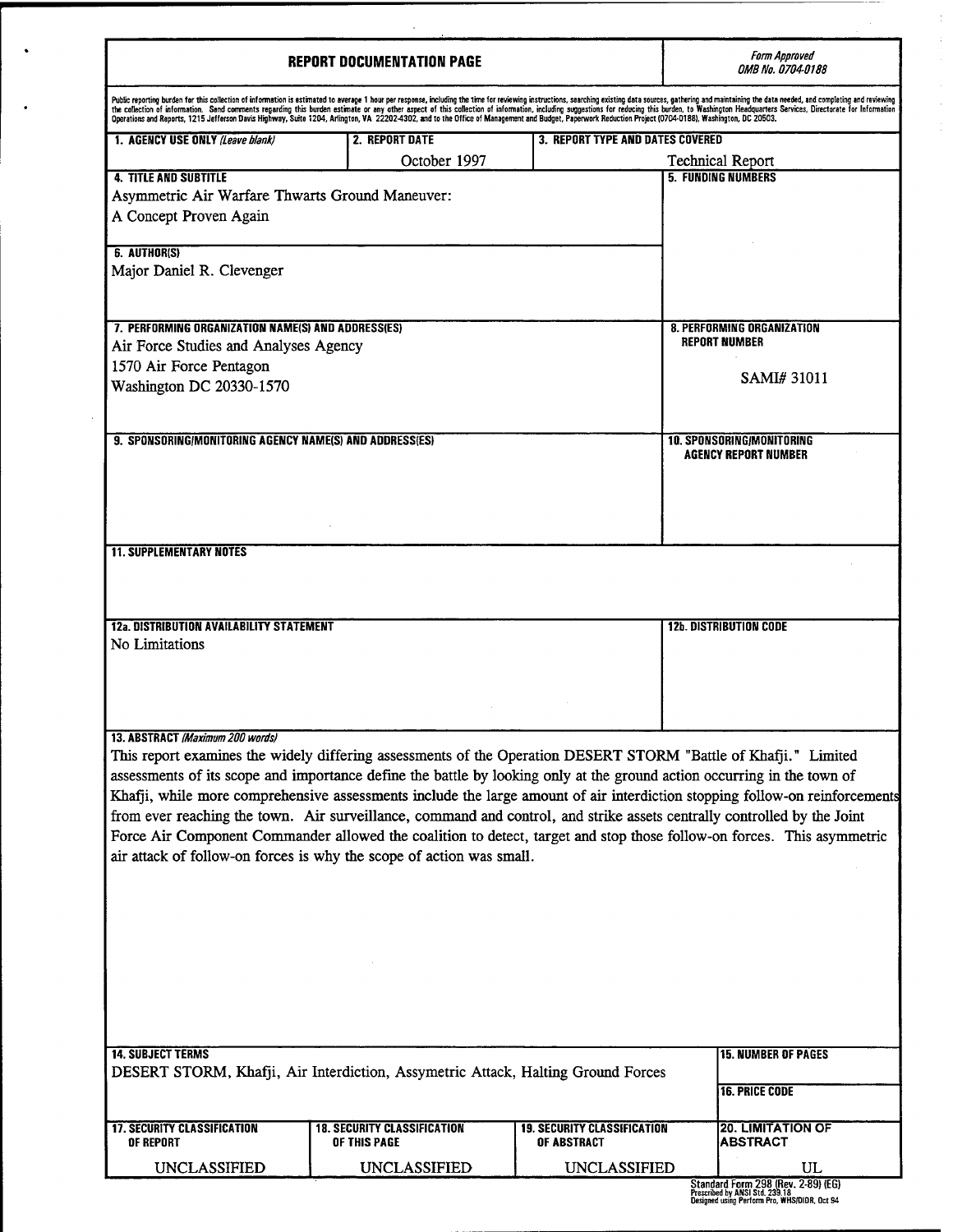THIS PAGE INTENTIONALLY LEFT BLANK  $\mathbf{A}^{\mathrm{eff}}$ 

المهاد

 $\sim$   $\omega$ 

 $\overline{1}$ 

 $\mathbb{R}^2$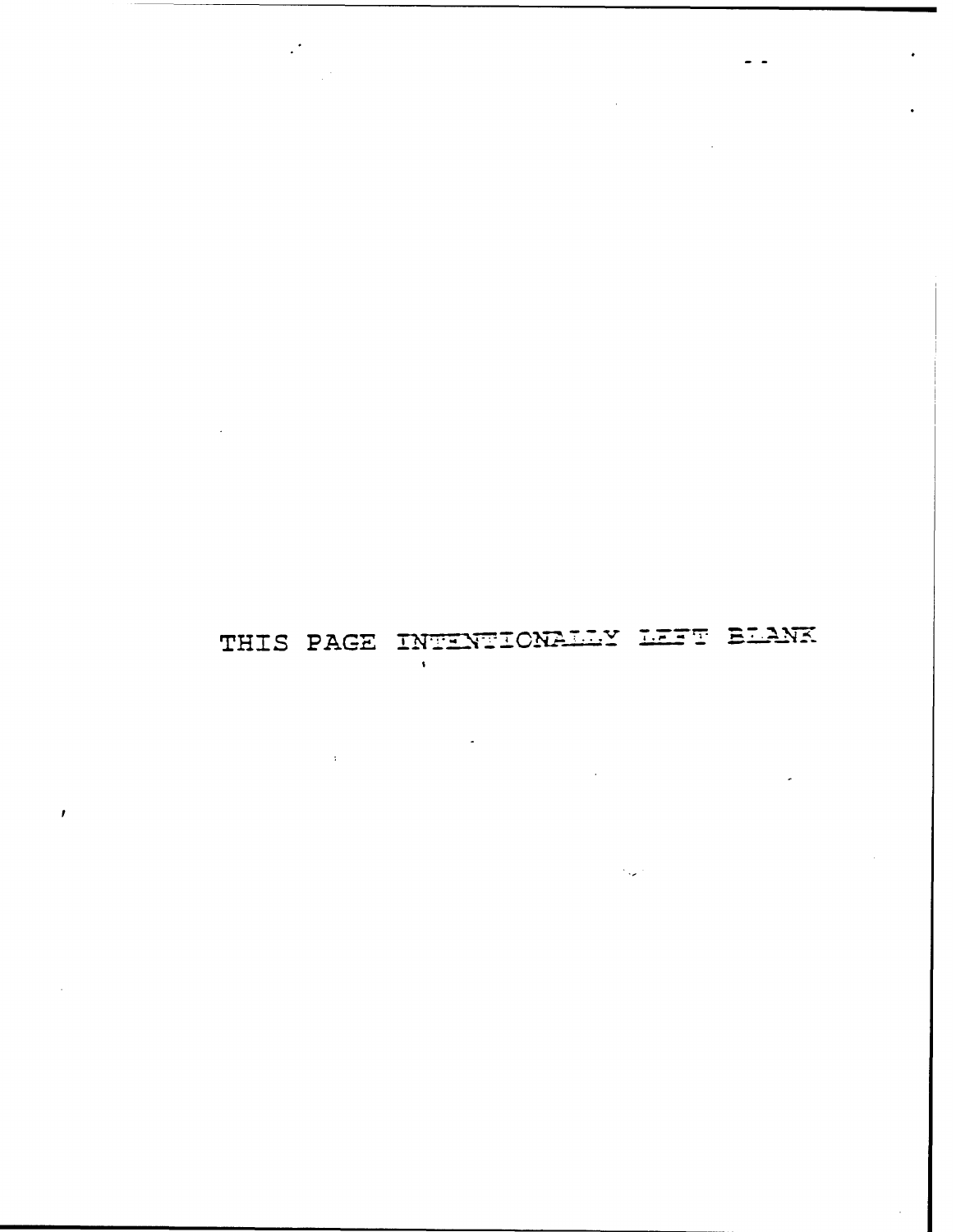## **TABLE OF CONTENTS**

| <b>SF 298</b>            |    |
|--------------------------|----|
| <b>Table of Contents</b> |    |
| <b>Table of Figures</b>  | ii |
| <b>Body</b>              |    |
| Acronyms                 | 11 |
| <b>Bibliography</b>      | 12 |
| <b>Distribution</b>      | 15 |

 $\mathcal{L}_{\mathcal{A}}$ 

 $\Delta \text{MTC}$  QUALITY DECENTION  $\epsilon$ 

 $\sim 10$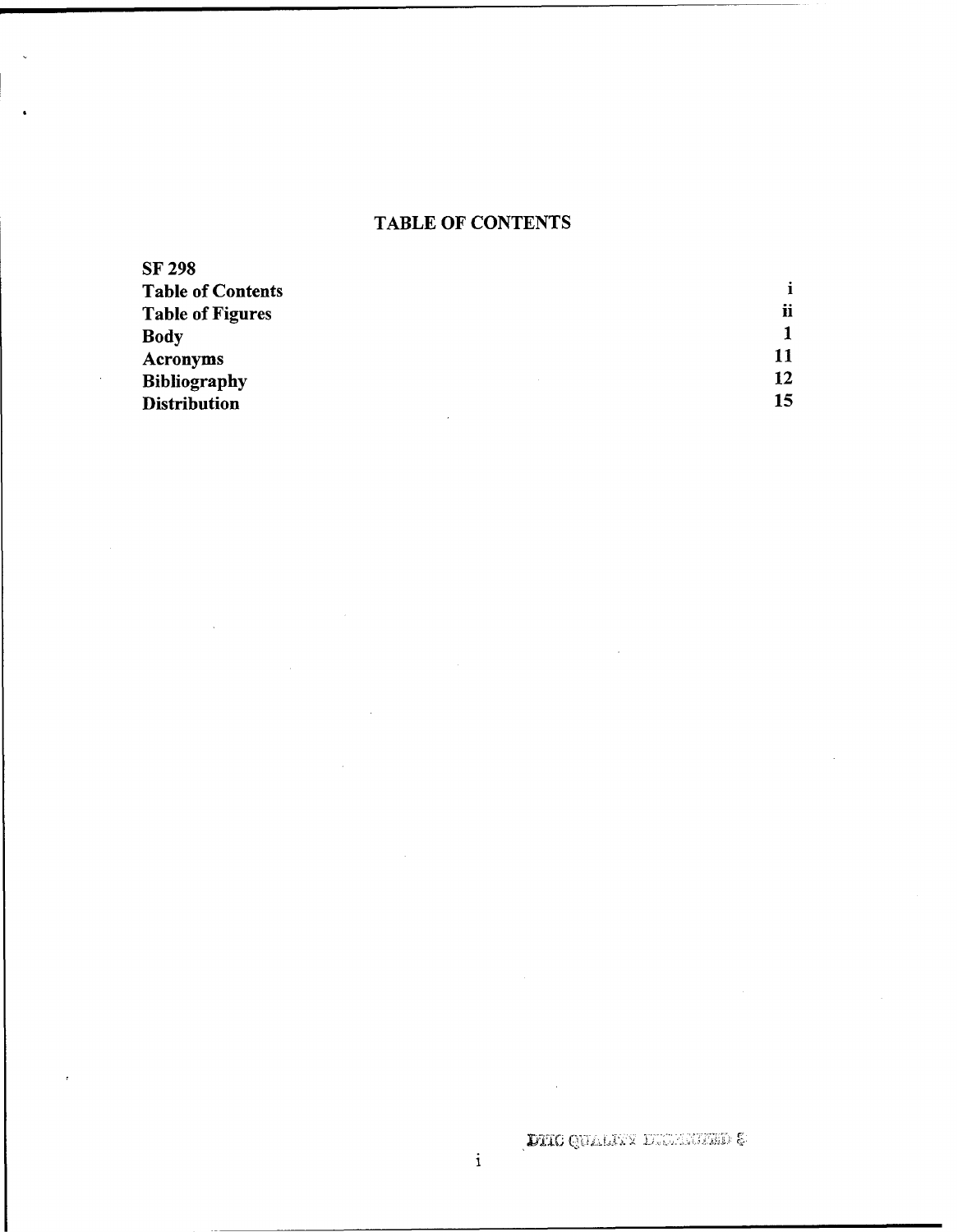## **TABLE OF FIGURES**

| Figure 1: Khafji Battleground                                |   |
|--------------------------------------------------------------|---|
| Figure 2: Air Interdiction of Follow-on Reinforcements       |   |
| Figure 3: Battlefield Surveillance, C2, and Precision Strike | 8 |
| Figure 4: Armored Unit Destroyed on a Road                   | 9 |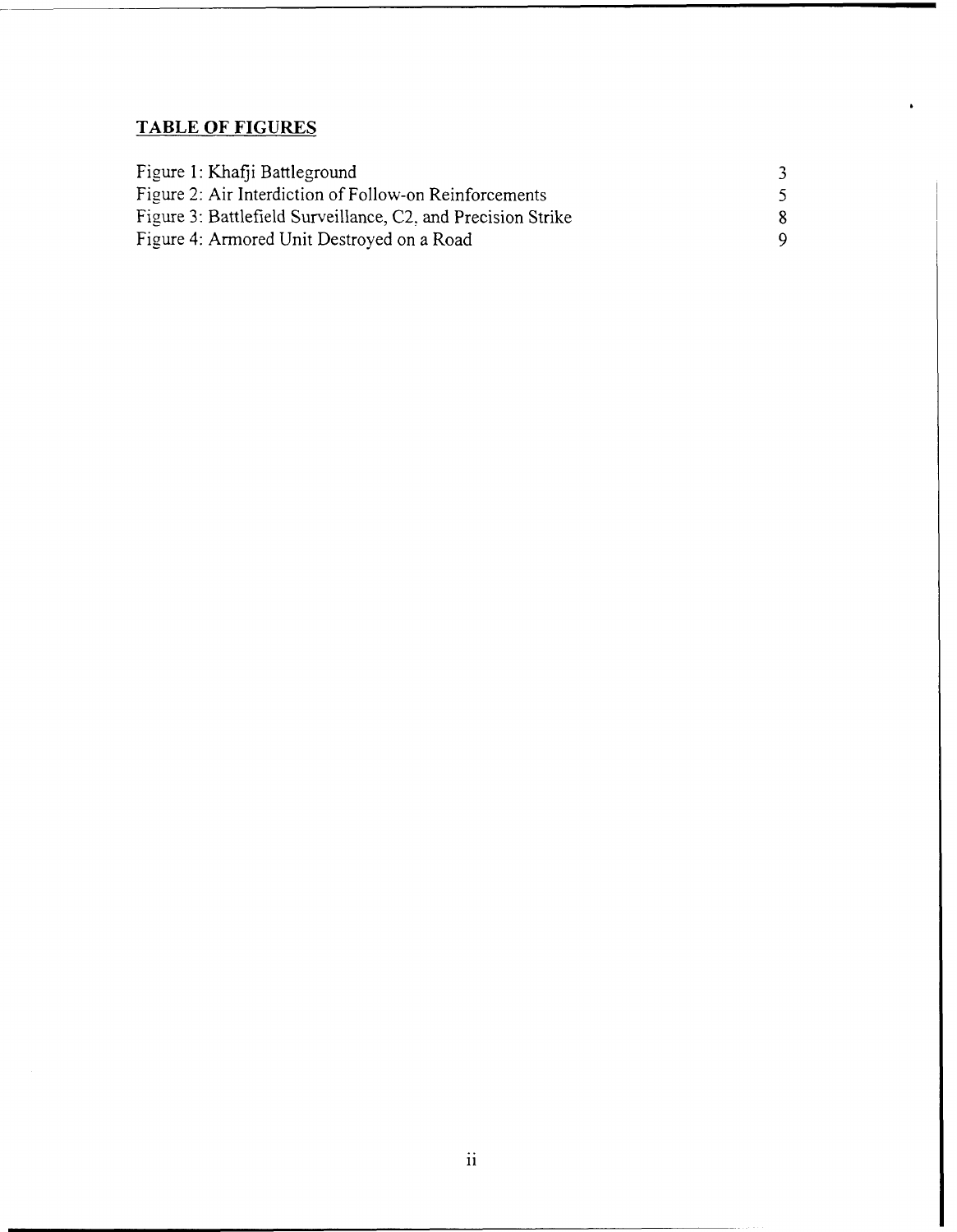An unpublished CENTCOM paper states that, "Perhaps no action of the Gulf War has been so misunderstood as the series of engagements that occurred in Southern Kuwait and Northern Saudi Arabia from 29 Jan-2 Feb 1991."' The "Battle of Khafji," as this action is now known, may certainly be misunderstood, particularly with respect to its size and importance. Some accounts regard it as a minor battle, while others claim it was a major turning point in the war. Unfortunately, the ones who unquestionably know the truth -- the Iraqis -- have yet to clearly inform the world what their plans and intentions were, and explain the outcome and results. Therefore, we must attempt to piece together the story fiom numerous and sometimes conflicting sources.

For example, an early official US Army historical report describes the "Battle of Khafji" as a division-level reconnaissance-in-force. This report suggests that Saddam ordered this reconnaissance because he had been blinded and battered by air operations and possibly deceived by elaborate deception operations carried out by the XVIII Airborne Corps to mask their move west. This report surmised that Khafji was only a spoiling attack, meant to preempt Coalition ground action and inflict casualties before withdrawing.<sup>2</sup> In contrast, author and retired Marine Corps Lt Gen Bernard Trainor characterized Khafji as an effort to start a major ground battle in his unofficial account of the Gulf War. He believed Iraq attacked because it had been taking a one-sided pounding fiom the air campaign for two weeks. Trainor reported that Saddam was convinced the American public would not support the war if the Americans took large numbers of casualties on the battlefield, and if the Americans would not come north to fight, then he had to send his army south to attack. This attack was intended to humiliate the Saudis and inflict casualties on the Americans coming to their aid. Once the ground action began, the Iraqis could then withdraw behind their defenses, drawing the Coalition after them and grind them down in a bloody stale mate.<sup>3</sup> The Gulf War Airpower Survey lends credence to this version and adds that Khafji was meant to heighten the morale of the Iraqis by taking the offensive, and to secure prisoners as a source of intelligence in order to better determine the Coalition's intentions.<sup>4</sup>

While Iraqi Foreign Minister Tariq Aziz flatly denied the attack was made to secure prisoners, he too explained that Khafji was supposed to start something much bigger and explained that, "... the purpose was to have a direct contact with the other side on the ground. We were waiting for them to come but they came late when they inflicted on us a lot of casualties and especially in the civilian area, so it was an attack an offensive in which we tried to make what you call in Arabic -- a touch you see between the two armies, but they avoided that." He confirmed the intent was to inflict casualties and erode American support as in the Vietnam conflict. He further explained that President Bush

<sup>&</sup>lt;sup>1</sup> The Battle Of Khafji, Lessons Learned, USCENTCOM, CCJ1, May 1996, p. i.

<sup>&</sup>lt;sup>2</sup> Robert H. Scales, Jr., Brigadier General, USA, Certain Victory, Office of the Chief Of Staff, United States Army, Washington, DC, 1993, p. 190.

<sup>&</sup>lt;sup>3</sup> Michael T. Gordon and Bernard E. Trainor, Lt General (Ret), USMC, The General's War, Little & Brown, Boston, 1995, pp. 268-269.

Cohen, Eliot A., et al, Gulf War Air Power Survey (GWAPS), Volume 11, US Government Printing Office, Washington DC, 1993, p. 234.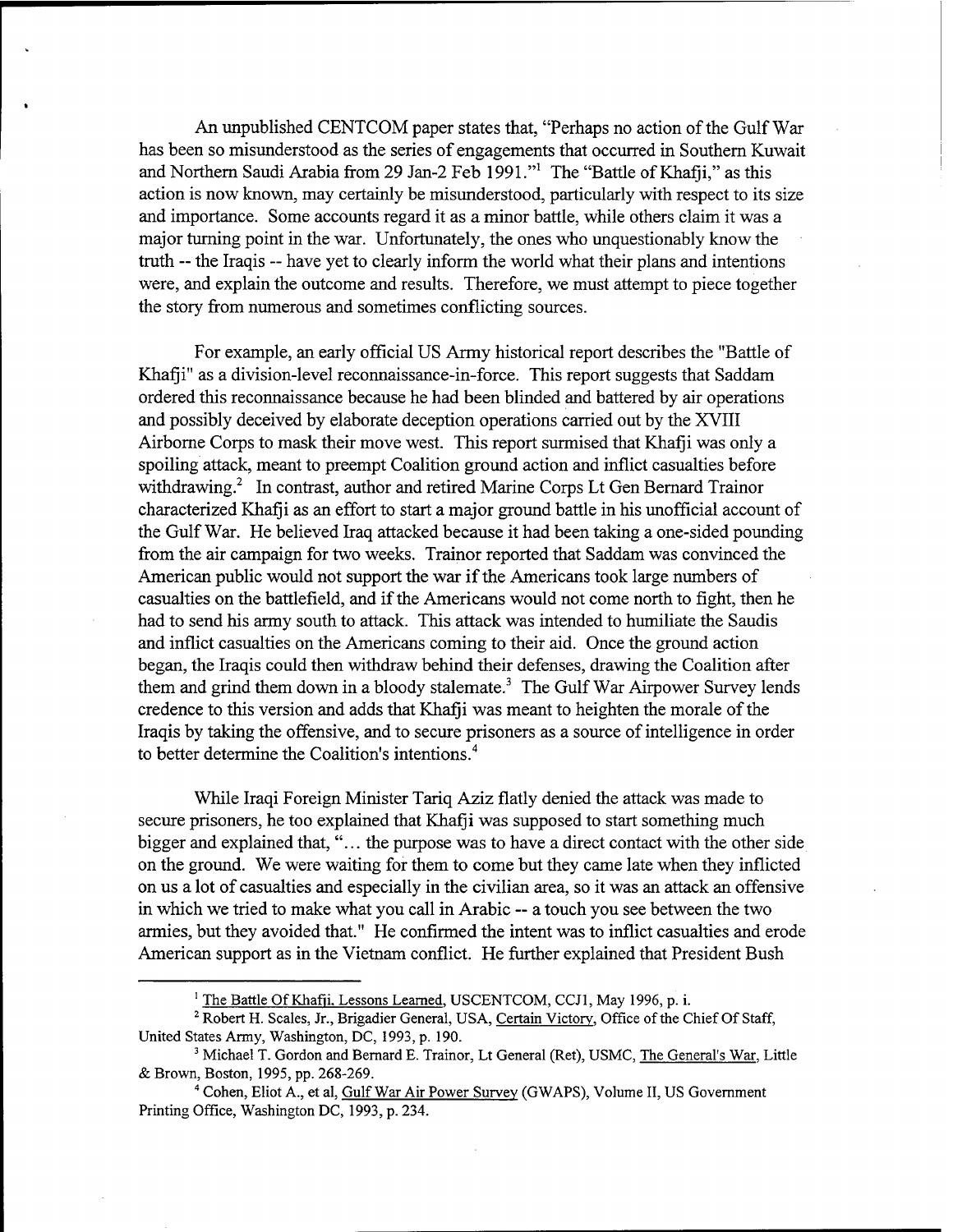promised the American people that Operation Desert Storm would not be another highcasualty operation like Vietnam, and "he kept that promise, very efficiently, by limiting the war, mainly to airplanes and missiles." In fact, Aziz categorizes the whole of Operation Desert Storm as an "air attack." He even discredits the 100 hour ground phase because of the air attack preparations. He concludes that, "It was not a conventional war you see between two armies."<sup>5</sup>

Saddam believed that thousands of casualties delivered home would erode American public support, just as it did during the Vietnam conflict. He also believed that the United States relied on its Air Force, but that bloody ground action would be the ultimate determinant of any war with Iraq. Saddam further boasted American society could not accept 10,000 dead in one battle, but that Iraq surely could.<sup>6</sup> General H. Norman Schwarzkopf explained that during the Iran-Iraq war Saddam's strategy was to absorb Iranian attacks. General Schwarzkopf explained. "He would sit there and take the pounding and take the pounding and continue to fall back on successive positions, uilling to sustain large numbers of casualties in his front-line troops, until such time as the offensive was halted." This would lure the Iranians into a trap where they would be stalled by dug-in defenses and hammered by mobile forces attacking from the flanks.'

The Iraqis, and the world in general, did not expect the unprecedented extended aerial attacks executed by the coalition past the first week of the air campaign. Soviet Marshall Sergi Akhromeyev explained that "according to classical theory and exercise practice in recent years, five to seven days are alloted to independent air actions" in a combined-arms operation.<sup>8</sup> On January 23rd, Pentagon leaders confirmed Saddam's suspicion that the ground war he needed was not imminent. Secretary Cheney and General Powell explained air supremacy had been achieved, and the United States was in "no hurry" to stop pounding the Iraqis. They even hinted that it might not even be necessary to resort to ground fighting.<sup>9</sup> Another report told how Iraqi ground commanders said the allies were showing "cowardice and fear" by avoiding ground combat and instead waging war from the air."' Interestingly, an article printed early on the morning of the 29th of January proclaimed, "Big strike by Saddam expected soon." **An** unnamed Pentagon source was quoted as saying, "Only an idiot would sit there forever while his military was being destroyed," and, "He'll soon be at the point where it's

<sup>&</sup>lt;sup>5</sup> www.pbs.org/wbgh/pages/frontline/gulf/oral/aziz/3.html

<sup>&</sup>lt;sup>6</sup> Murray Williamson, Air War in the Persian Gulf, Nautical & Aviation Publishing, Baltimore. 1994, p. **58.** 

 $\frac{7}{10}$  William Neikirk, Chicago Tribune, "Baghdad's strategy: Take the Punches,", January 27, 1991, **p. 15.** 

<sup>&</sup>lt;sup>8</sup> Benjamin S. Lambeth, Operation DESERT STORM and its Meaning, The View from Moscow, The RAND Corporation, Santa Monica, 1992, **p.48.** 

<sup>&</sup>lt;sup>9</sup> Baltimore Sun, "Ground War Only if Necessary," January 24, 1991, p. 10.

<sup>&</sup>lt;sup>10</sup> New York Times, "Allies Aided By Weather, Intensify Bombing Of Iraq; Hussein Restates Defiance?" January *25.* 1991, p. **1.**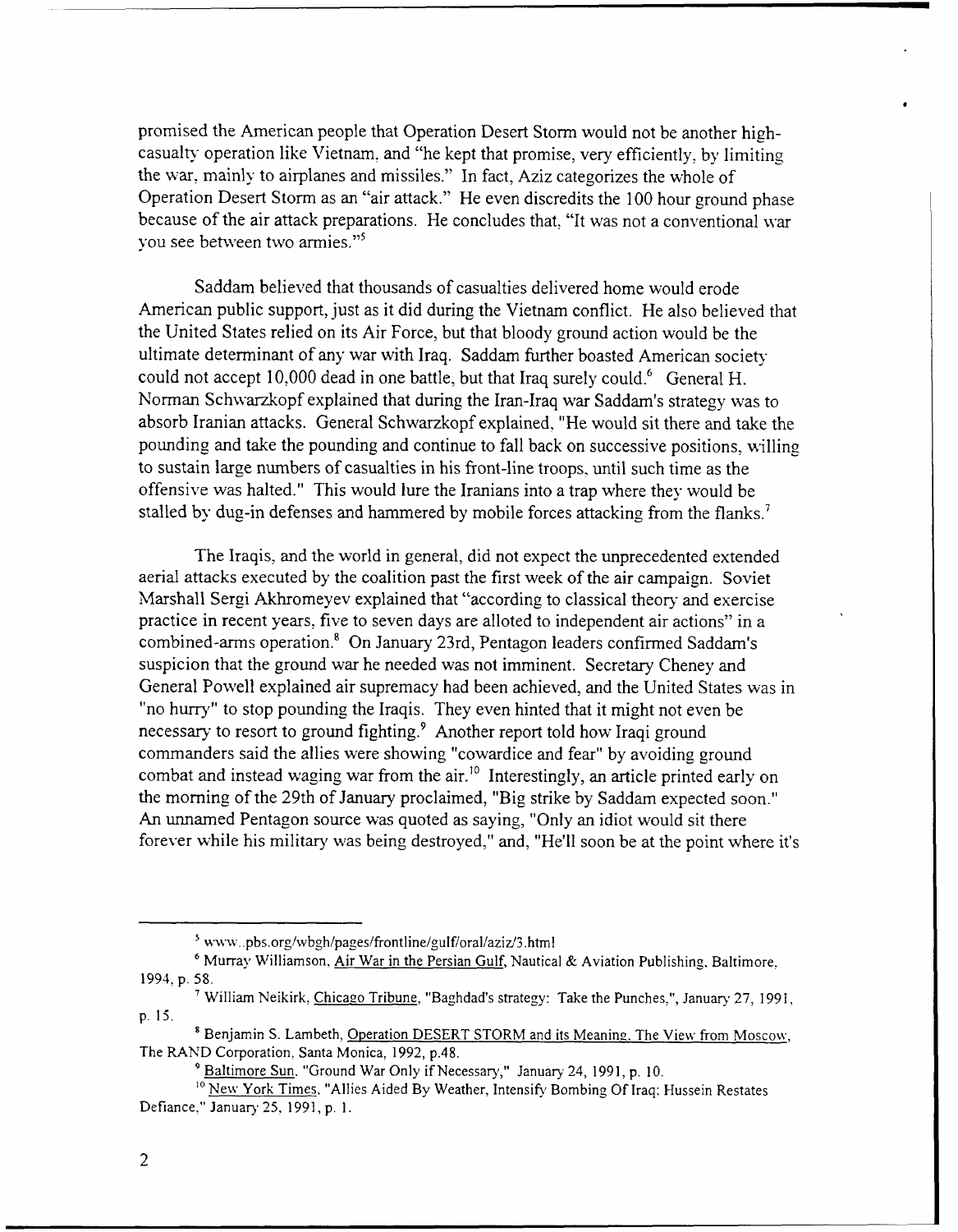use it or lose it."<sup>11</sup> Later that evening, Saddam's efforts nearly fulfilled the prophecy in that headline.



Figure 1. Khafji Battleground **<sup>7</sup>**

Late on the evening of January 29th, 1991, Saddam's forces crossed from occupied Kuwait into Saudi Arabia at three locations. United States Marine Corps (USMC) Light Armor Infantry (LAI) forces with close air support repulsed the Iraqi attacks at Al Wafra and Umm Hujul. The Saudi border town of Khafii had been virtually abandoned because it was within range of Iraqi artillery deployed in Kuwait. Therefore, Iraqi forces made it into Khafji with little ground opposition.<sup>12</sup> However, this does not mean the Iraqi advance was not without cost. The unpublished CENTCOM paper states that only part of three battalions eventually attacking Khafji survived the air power gauntlet to make it into town. Indeed the surviving equipment of those three battalions amounted to little more than a single battalion's worth. The paper goes on to say there were " frightening false alarms within the coalition forces due to erroneous intelligence reports." A purportedly erroneous report of a 15 mile column of armor reinforcements headed to Khafji is cited as an example. Although the paper explained the consequences

<sup>&</sup>lt;sup>11</sup> John King, Washington Times, "Big strike by Saddam expected soon," January 29, 1991, p. B8.

**l2** H. Norman Schwarzkopf, General (Ret), USA with Peter Petre, It Doesn't Take **A** Hero, Linda Grey Bantam Books, New York, 1992, p. 424.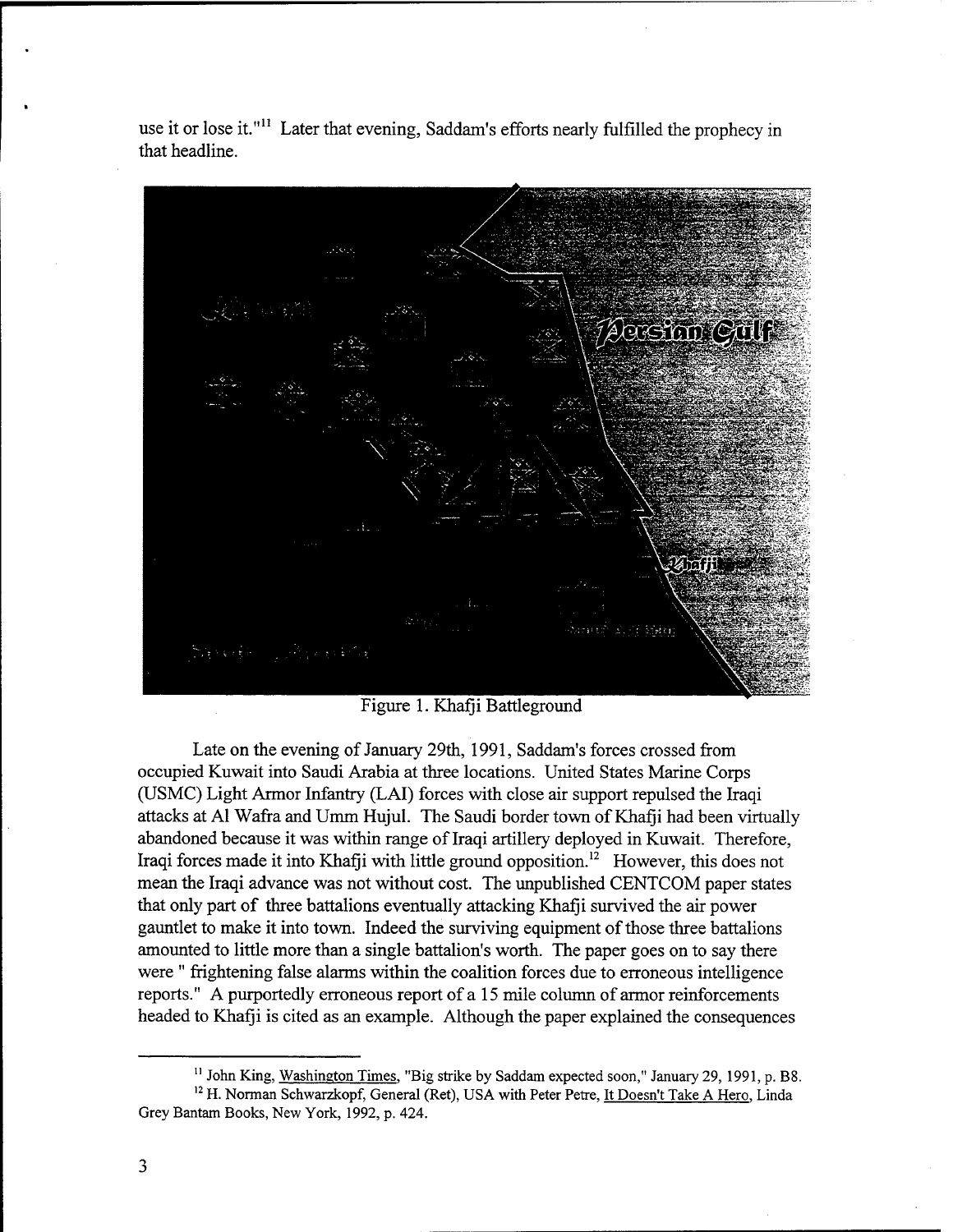of such a column would have been grave indeed, the paper then surmised the armor column report was erroneous because the column never appeared at Khafji.<sup>13</sup>

The CENTCOM paper decided the reports were erroneous because those columns never materialized in front of coalition forces on the ground. However, other reports indicate air power engaged and destroyed or stopped these reinforcements and others long before they could reach Khafji. The Gulf War Air Power Survey states that over the course of the battle, reinforcements were stopped and turned back both at the border and inside of Kuwait.<sup>14</sup> In fact, even newspapers reported that enemy armored columns were repeatedly attacked by coalition air power. Colonel Dick White, USMC, who commanded a squadron of Harriers, was reported to have observed and attacked 800 to 1000 Iraqi military vehicles moving south towards Saudi Arabia.<sup>15</sup> During a battlefield interview, Saudi Arabian General Khaled bin Sultan talked about various Iraqi units involved and emphasized that coalition air interdiction stopped the main attack.<sup>16</sup> He later described how air power hammered two follow-on Iraqi divisions which were discovered assembling during the night inside of Kuwait."

Newspaper accounts also present various views on the size and importance of the battle. One account describes an attack of only 40 to 45 Iraqi tanks and 400 to 600 troops.<sup>18</sup> Another account talks about five or six divisions with  $60,000$  troops massing and a coalition air attack against a 10-mile armored column.<sup>19</sup> The vast differences in these written accounts of the size, and therefore the importance, of the battle might be explained by differences in perspective or the definition of what troops were counted. For example, the former account refers only to the forces which did enter Khafji, while the latter report refers to all forces poised to support the attack. A strict ground-centered definition might only count those enemy ground forces actually engaged by friendly ground forces, severely limiting the size of the forces acknowledged as attacking Khafji. Surely: General Schwarzkopf was in a position to access all the available information about Khafji, but he would later write "... to attack Saudi Arabia with a single division defied military logic."20

<sup>&</sup>lt;sup>13</sup> The Battle Of Khafii, Lessons Learned, pp. 4,7, and 9.

**<sup>I</sup>'** Cohen, Vol 11, p. 240.

<sup>&</sup>lt;sup>15</sup> R. W. Apple. Jr., New York Times. "A Bigger Assault is Seen as 60,000 Iraqis Mass Near Kuwaiti Town," February 1, 1991, p. 1.

<sup>&</sup>lt;sup>16</sup> Khaled bin Sultan, HRH General, Saudi Arabian, pool footage interview, Khafji. Saudi Arabia, January 31, 1991.

<sup>&</sup>lt;sup>17</sup> Khaled bin Sultan, HRH General, with Patrick Seale, Desert Warrior, HarperCollins Publisher, New York. 1993, p. 375

<sup>&</sup>lt;sup>18</sup> Caryle Murphy and Guy Gugliotta, Washington Post, "Saudi Town Reclaimed: Trapped Marines Freed." February 1, 1991, p. **1.** 

<sup>&</sup>lt;sup>19</sup> R. W. Apple, Jr., New York Times. "A Bigger Assault is Seen as 60,000 Iraqis Mass Near Kuwaiti Town," February 1, 1991, p. 1.

 $20$  Schwarzkopf, p. 424.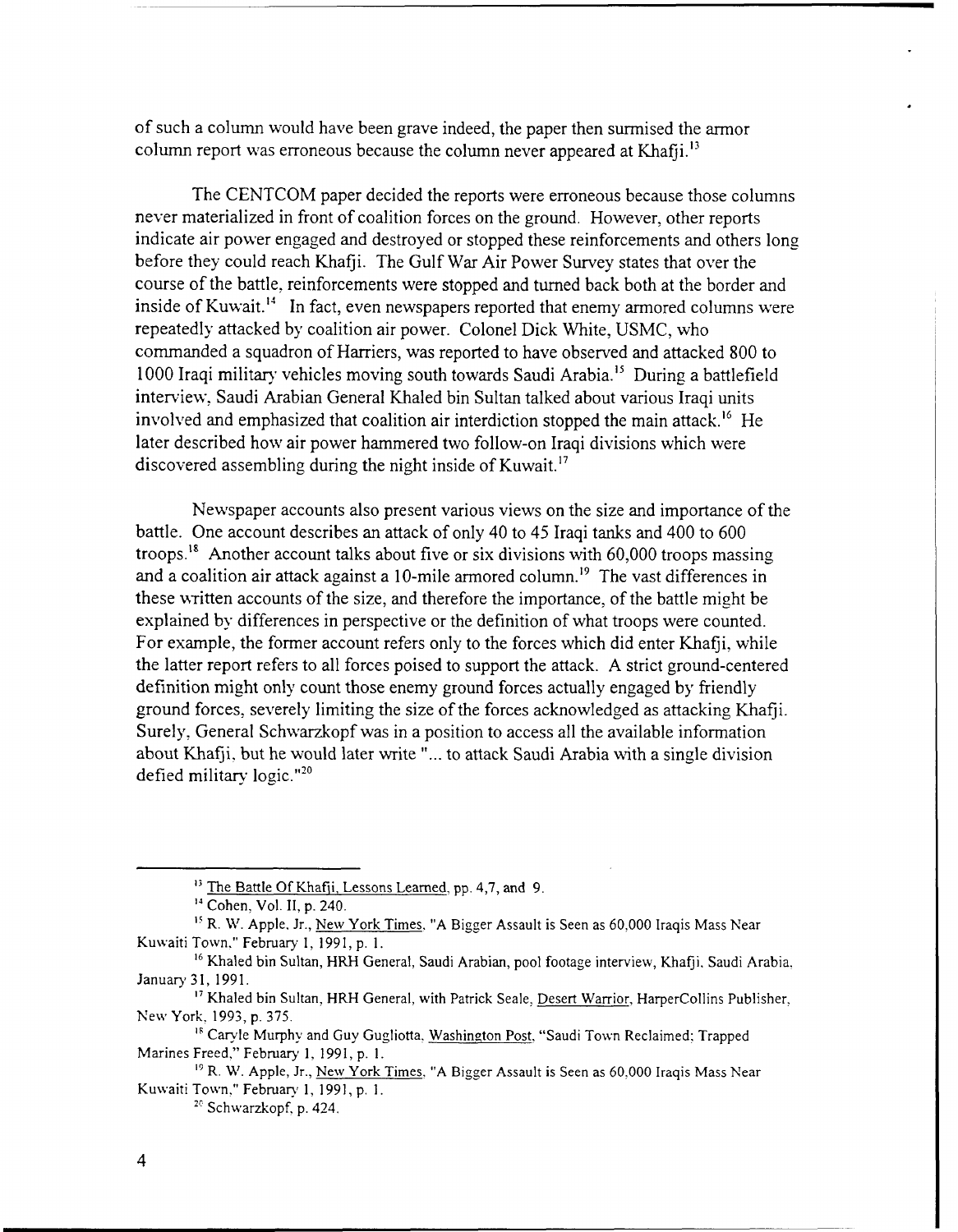

Figure 2. Air Interdiction of Follow-on Reinforcements

In contrast, a more overarching definition that counted all enemy forces that attempted to maneuver in support of this attack would certainly expand the size and importance of the battle. Secretary Cheney's final report encompasses those deep Iraqi forces stopped by air power that may well have been able to spark the ground war Saddam so desperately needed, had they been allowed to engage on the ground.<sup>21</sup> General Chuck Homer, the Joint Forces Air Component Commander, explained that, "so few Iraqis actually made it across the border it appeared like some sort of minor'action," and at the Coalition staff was so engrossed in preparations and re-deployments for the so called "Hail Mary" operation, that they didn't have time to study the battle at Khafji.<sup>22</sup> Indeed, activities preparing for the Coalition's ground offensive were a top priority. In fact, Army officials reported that about half the US 3rd Armored Divsion's troops and over two thirds of its attack helicopters and heavy armor were not ready for combat when the Iraqis attacked Khafji. $^{23}$ 

**<sup>2&#</sup>x27;** Richard Cheney, Conduct of the Persian Gulf War, Government Printing Office, Washington DC, 1992, pp. 130-133 and 510-512.

<sup>&</sup>lt;sup>22</sup> Charles A. Horner, General (Ret), USAF, Interview with Maj D. Clevenger, The Pentagon, February 26, 1991.

<sup>&</sup>lt;sup>23</sup> Molly Moore, Washington Post, "U.S. Jets Hit Iraqi Tank convoy In Sight of Kuwaiti-Saudi Border," January 30, 1991, p. 1.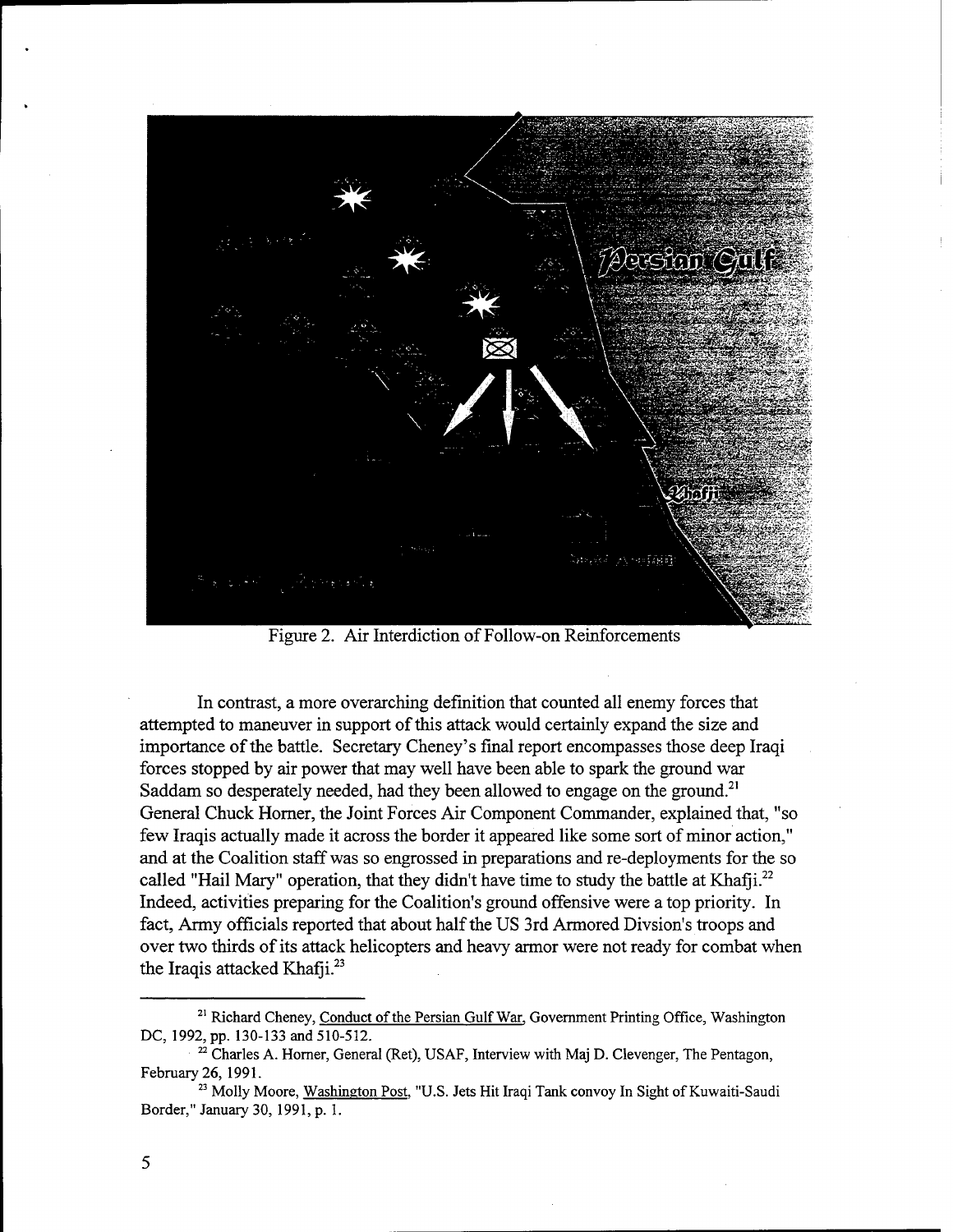The fact that much of the coalition's ground power was repositioning to the west for the ultimate "Hail Mary" offensive, and in some cases still disembarking from ships in port, made air power absolutely critical to the coalition. General Schwarzkopf wanted them to get as much air power up there as they possibly could to handle that situation.<sup>24</sup> Major General Thomas Olsen, the Central Command Air Forces Deputy Commander, explained General Schwarzkopf wanted it stopped with available in-place ground forces and to use air power as the key element to stop those forces. Repositioning or redeploying any additional ground forces would have disrupted plans and movements west for the "Hail Mary" operation.<sup>25</sup>

The Coalition's vast advantage in battlefield information played a critical role, during the Battle of Khafji.<sup>26</sup> The Joint Surveillance Target Attack Radar System (JSTARS) provided a heretofore unavailable real-time deep look into enemy territory. JSTARS, through responsive airborne command and control, directed strike assets with deadly results. For example, strike aircraft destroyed 58 of 61 vehicles in an Iraqi convoy detected by JSTARS heading south from Kuwait City on January  $29<sup>th,27</sup>$  Real-time wide area JSTARS surveillance gives any Joint Force Commander **a** tremendous advantage. This battlefield information provides a superior situational awareness to make the best possible decisions to integrate all available forces.<sup>28</sup> Thus the coalition was able to stop Iraqi follow-on reinforcements deep inside of Kuwait with air power. Therefore, the vast majority of Iraqi ground forces were stopped before they could even come within range of the coalition's ground forces.

The actual results of the synergism resulting fiom real-time wide area JSTARS information, airborne command and control: and strike aircraft were devastating to the Iraqis. Unfortunately, the enormity of this achievement was not fully recognized, especially since most of the air interdiction occurred at night. At least in part the results appear to be obscured by the low tallies of destroyed vehicles commonly published in open sources. One preliminary account reports 22 tanks destroyed in the western battles in addition to 17 tanks and armored vehicles in Khafji.<sup>29</sup> The unpublished CENTCOM paper reports 81 destroyed vehicles counted in Khafji.<sup>30</sup> One of the higher numbers reported is 300 vehicles being destroyed.<sup>31</sup> Since just one Iraqi mechanized or armor

<sup>&</sup>lt;sup>24</sup> www..pbs.org/wbgh/pages/frontline/gulf/oral/schwarzkopf/4.html

<sup>&</sup>lt;sup>25</sup> Thomas R. Olsen, Major General (Ret), USAF, Interview with Maj D. Clevenger, The Pentagon. May 13. 1991.

<sup>&</sup>lt;sup>26</sup> Horner interview.

<sup>&</sup>lt;sup>27</sup> Glenn W. Goodman, Armed Forces Journal. International, "Getting the Whole Picture; Enemy Forces Can't Hide From The Joint STARS Radar." Armed Forces Journal International, Inc., Washington DC. October. 1995, p.52-55.

<sup>&</sup>lt;sup>28</sup> Price T. Bingham, Lt Col (Ret), USAF, Armed Forces Journal. International. "Awake, Aware. And Alert; MTI Radar Surveillance Can Revolutionize Peacekeeping, Crisis Management: And Warfighting." Armed Forces Journal International, Inc., Washington DC, October, 1995. p. 56-57.

**<sup>25</sup>** Murphy, p. 1.

<sup>&</sup>lt;sup>36</sup> The Battle Of Khafii. Lessons Learned, p. 8.

**j'** Gordon. p. 287.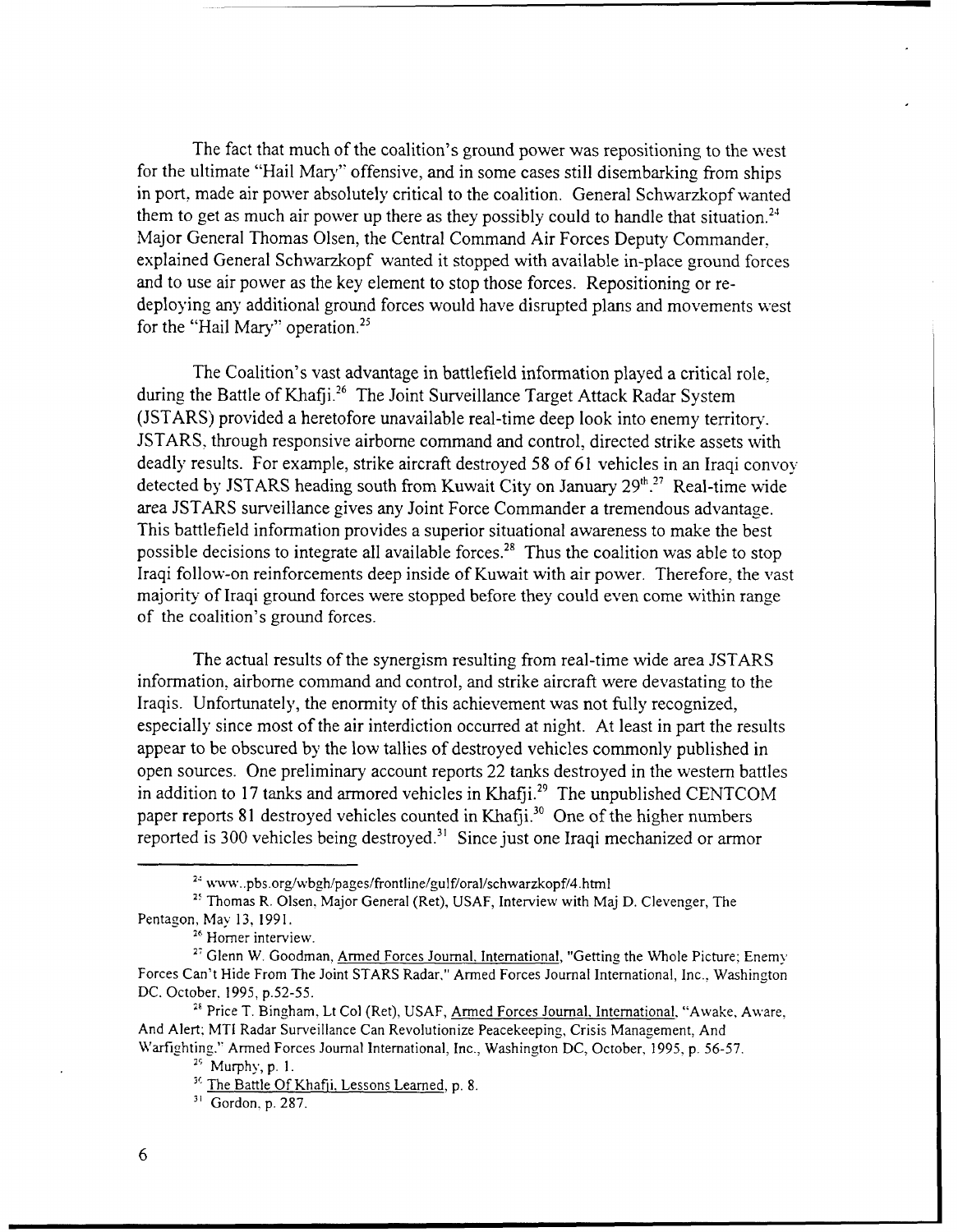division has up to  $2600$  vehicles,  $32$  even 300 destroyed vehicles does not seem like enough losses to stop a multi-division operation. However, a tally of 300 destroyed vehicles is probably not accurate either. Bomb Damage Assessment (BDA) was a hotly contested issue during the Gulf War, with various intelligence agencies producing conflicting tallies, and perhaps no other category of targets was as highly disputed as the armor category. General Schwarzkopf explained that it was more difficult to tell if a tank was destroyed than it was to tell if a strategic target had been hit.<sup>33</sup>

Although the tallies may be disputed, the Iraqi's subsequent actions clearly reveal the impact. They attempted no other offensive action. Indeed, they took many actions just to survive the continuing air attacks. The Iraqis constructed more berms, dug deeper, dispersed, used smaller convoys, moved headquarters frequently, and used more decoys.<sup>34</sup> Perhaps even more important than the number of vehicles lost, is the fact that movement was impossible --any attempt to move was discovered by the coalition and engaged with air power. Indeed, General Schwarzkopf relied on air power's ability to stop moving armor when planning the coalition scheme of maneuver.<sup>35</sup> The Iraqis learned the hard way that to move forces, meant destruction from the air. On the other hand, staying in place also meant being the brunt of air attack; a lose-lose situation.

The inability to move ground forces against an enemy with air superiority is not a new phenomenon. Air power provides the "best means for suddenly concentrating potentially decisive firepower anywhere on the battlefield," and so provides a vital interdiction capability.<sup>36</sup> The Germans learned in WWII that it was not possible to move ground forces in daytime. Night and other low visibility conditions were considered the ideal time for action.<sup>37</sup> As planned, night and low visibility weather during their Ardennes offensive permitted nearly free movement for the Germans -- until the weather cleared.<sup>38</sup> The allies did have some limited capability to attack movement at night with aircraft by lighting the area with flares.<sup>39</sup> This sanctuary existed because pilots relied primarily upon the human eye for detection and engagement.

<sup>&</sup>lt;sup>32</sup> The Iraqi Army; Organization and Tactics, US Army National Training Center, January 1991, pp. 1-138, and Heavy Opposing Force Operational Guide, US TRADOC, Threat Support Division, Fort Leavenworth, KS, undated.

**<sup>33</sup>**Schwarzkopf, pp. 43 1-432.

**<sup>34</sup>**Cohen, Vol. 11, p. 240.

<sup>&</sup>lt;sup>35</sup> Schwarzkopf, p. 383.

<sup>&</sup>lt;sup>36</sup> Heavy Opposing Force (OPFOR) Operational Art Handbook, U.S. Army Training and Doctrine Command, Deputy Chief of Staff for Intelligence (DCSINT), Fort Monroe, VA, September 1994, p. 10-7.

<sup>&</sup>lt;sup>37</sup> Night Combat, Department of the Army Pamphlet No. 20-236, Department of the Army, June 1953, p. 1.

<sup>&</sup>lt;sup>38</sup> Danny S. Parker, To Win The Winter Sky; Air War over the Ardennes, 1944-1945, Combined Books, Pennsylvania, 1994, p. 208.

<sup>&</sup>lt;sup>39</sup> B. H. Liddell Hart, The Rommel Papers, Hardcourt, Brace and Company, New York, 1953, p. 286 and Samuel W. Mitcham, The Desert Fox in Normandy: Rommel's Defense of Fortress Europe, Praeger Publishers, CT, 1997, p. 96.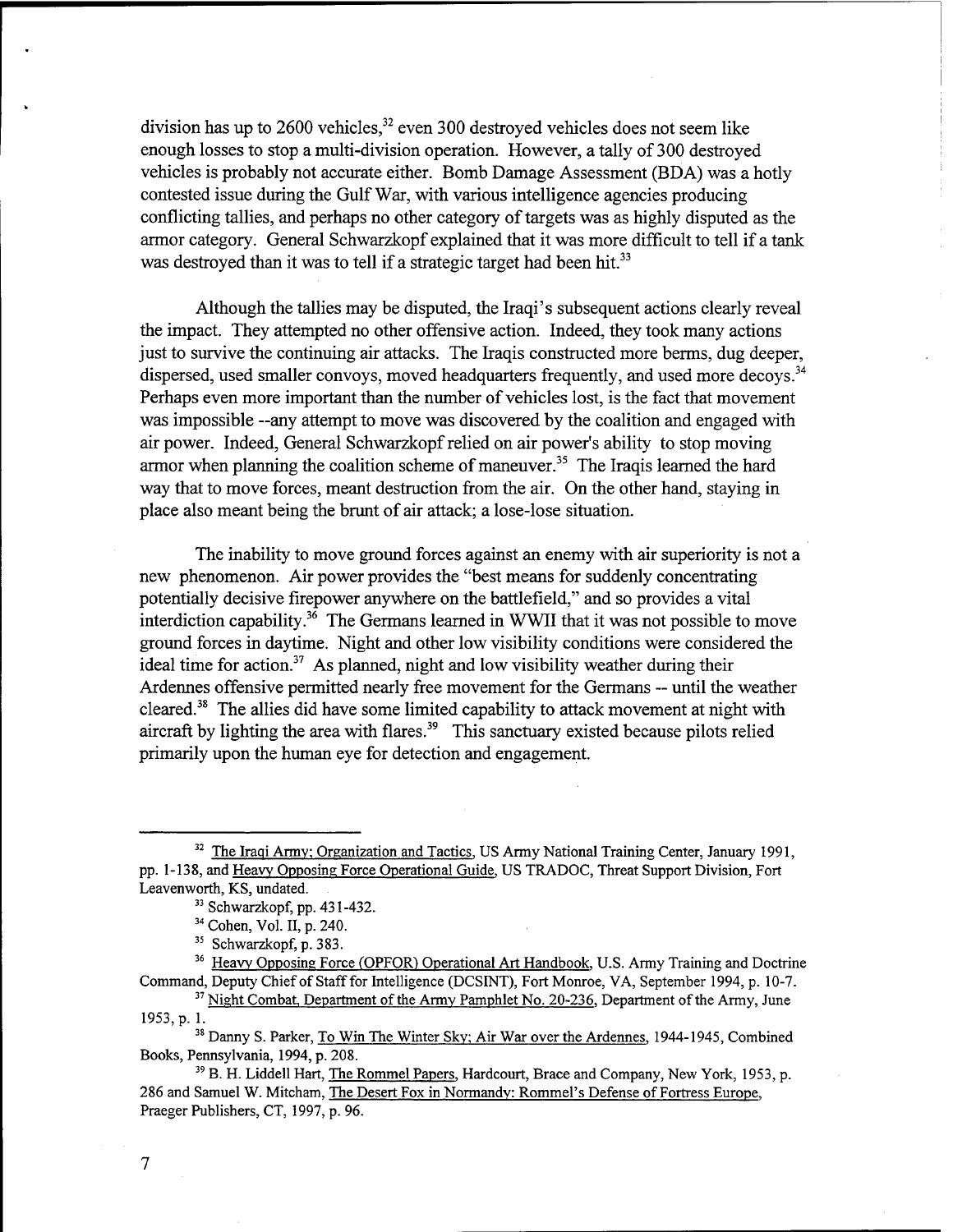

Figure 3. Battlefield Surveillance, C2, and Precision Strike

However, several innovations converged to improve upon the human eye's capability and remove the heretofore sanctuary of night/low visibility conditions. One is the all-weather day and night wide-area surveillance capability provided by JSTARS in the Gulf War. Another is the advanced navigation and targeting sensors on today's aircraft, such as the Low Altitude Navigation and Targeting InfraRed for Night (LAXTIRN) systems. One more innovation is the precision weapons aircraft now employ, such as the AGM-65 Maverick missile and Laser Guided Bombs. Coupled with flexible command and control and the freedom of action guaranteed through air superiority, these three innovations facilitate deep detection, targeting and engagement.

The impact of air interdiction has long been recognized as vital to any campaign. General Omar N. Bradley noted air interdiction's capability to effectively stop daylight movement of ground forces and their supplies. $40~$  Current joint doctrine also emphasizes

<sup>&</sup>lt;sup>40</sup> Omar N. Bradley, *Effect Of Air Power On Military Operations. Western Europe*, United States Strategic Bombing Survey and Air Effects Committee, 12<sup>th</sup> Army Group, Wiesbaden. Germany, 1945, pp. 1.80-81. 162-181.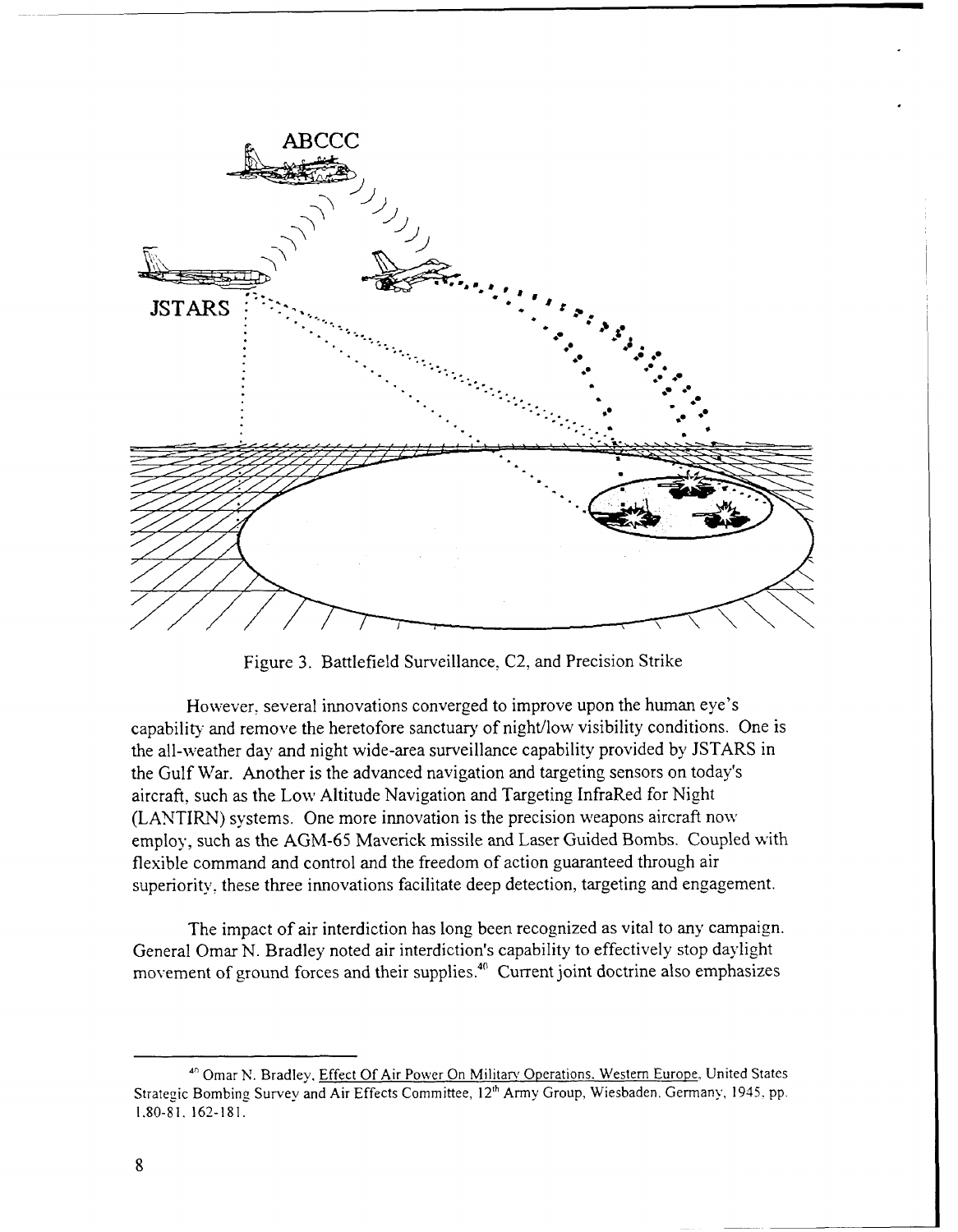the value of air interdiction.<sup>41</sup> Deep air interdiction of moving enemy forces is a very powerful tool for the Joint Force Commander (JFC) when coupled to the recent innovations in detection and targeting and flexible command and control systems. The air interdiction mission becomes even more effective when all assets are centralized under one commander. A Joint Forces Air Component Commander (JFACC) using JSTARS and Airborne Command, Control and Communications assets, is able to redirect strike aircraft instantly from other assigned missions to stop the enemy ground movements presenting the greatest threat.



Figure 4. Armored Unit Destroyed on a Road

An adversary facing this capability to detect and target moving enemy forces in real time is severely restrained and will find it virtually impossible to apply recognized principles of war such as surprise, maneuver, mass, security and objective.<sup>42</sup> Indeed, this capability transforms concentration into a vulnerability.<sup> $43$ </sup> A recent study concluded that a

**<sup>4&#</sup>x27;** Test Pub, Joint Pub 3-03, Doctrine For Joint Interdiction Operations, Joint Chiefs of Staff, Washington DC, 1990, p. II-1 and Joint Pub 3-0, Doctrine For Joint Operations, p. IV-11 and Joint Pub 1, Joint Warfare of the Armed Forces of the United States, p. IV-10.

<sup>&</sup>lt;sup>42</sup> FM 100-1, The Army, Headquarters, Department of the Army, Washington DC, 1994, p. 31 and T. N. Dupuy, Colonel (Ret), USA, Understanding War; History and Theorv of Combat, Paragon House Publishers, New York, New York, 1987, p. 17.

**<sup>43</sup>**Field Manual 100-5, Operations, Headquarters, Department of the Army, Washington DC, 1993, p. 7-2.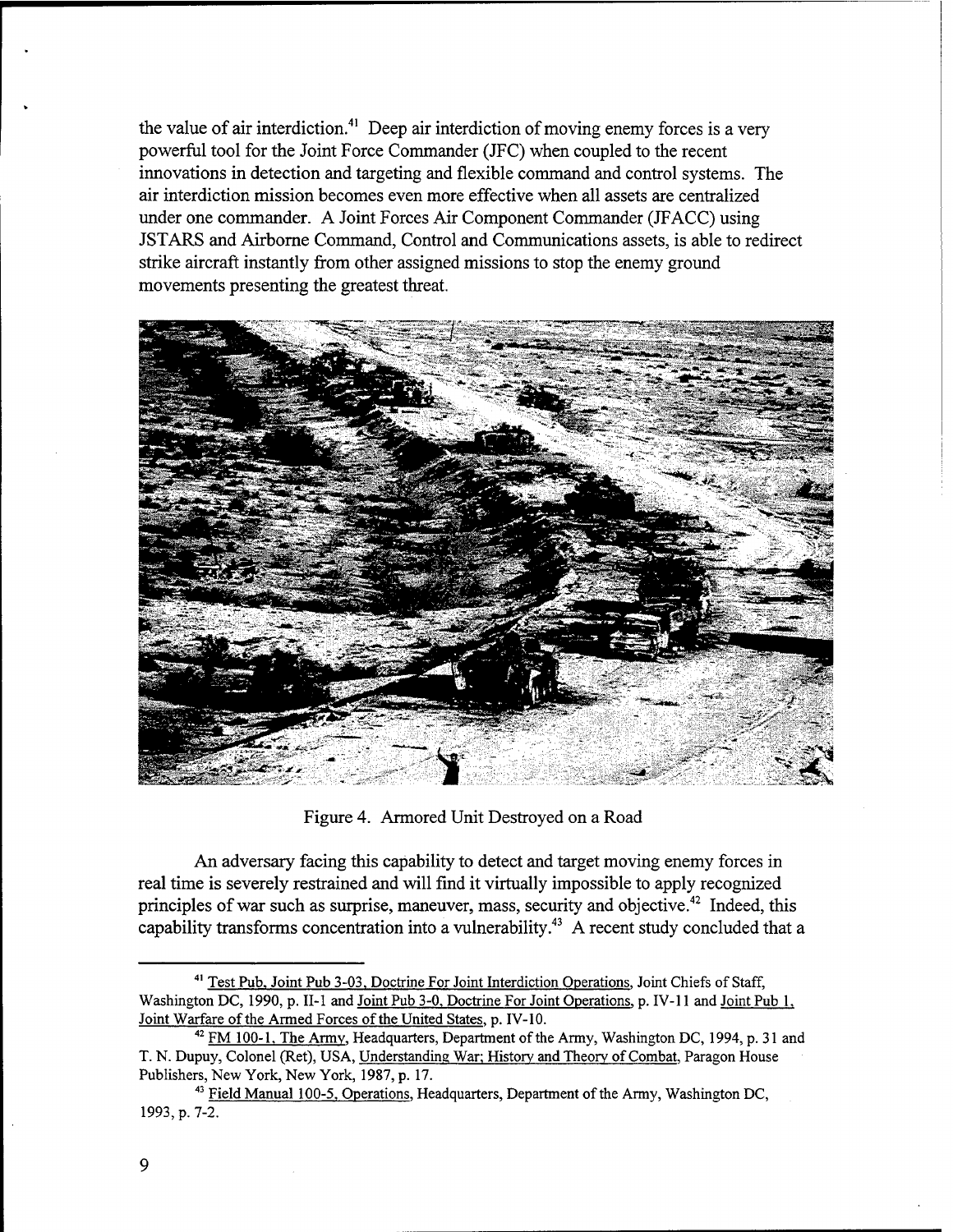perceived defeat or stalemate on the battlefield is required for enemy concessions.<sup>44</sup> The Battle of Khafji demonstrated one powerful tool to stalemate or defeat an enemy - centrally controlled surveillance, flexible command and control, and all weather day/night precision engagement of moving enemy ground forces.

<sup>&</sup>lt;sup>44</sup> Stephen T. Hosmer, Psychological Effects of U.S. Air Operations in Four Wars, 1941-1991; Lessons For Commanders. RAND, Santa Monica. CA, 1996, p. **xxi.**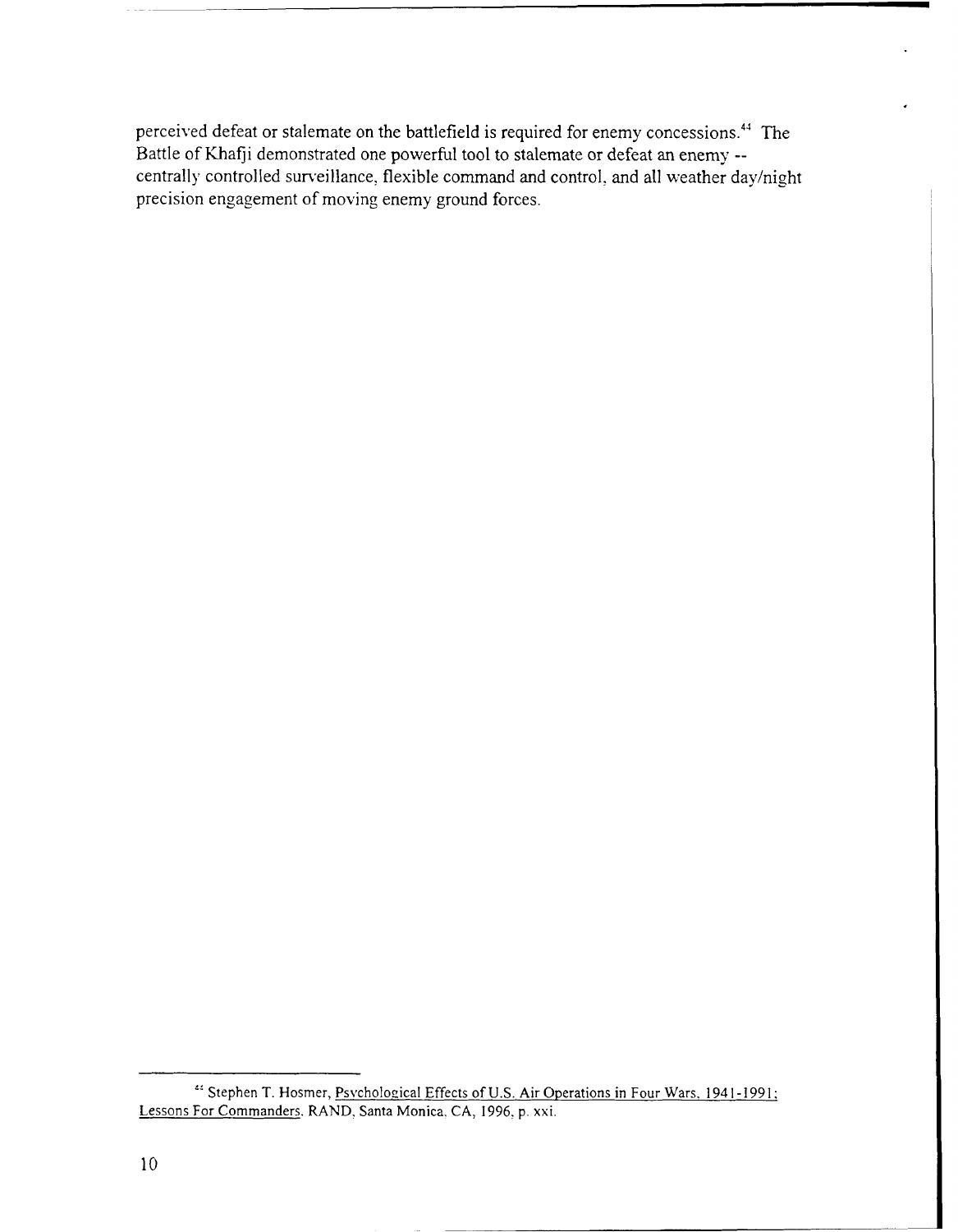### **Acronyms**

ABCCC Airborne Command, Control and Communications<br>BDA Bomb Damage Assessment BDA Bomb Damage Assessment<br>CENTCOM US Central Command US Central Command JFACC Joint Force Air Component Commander<br>JFC Joint Force Commander Joint Force Commander JSTARS Joint Surveillance Target Attack Radar System LAI Light Armor Infantry<br>
LANTIRN LOW Altitude Navigat LANTIRN Low Altitude Navigation and Targeting Infrared for Night<br>USA United States Army USA United States Army<br>USMC United States Marine United States Marine Corps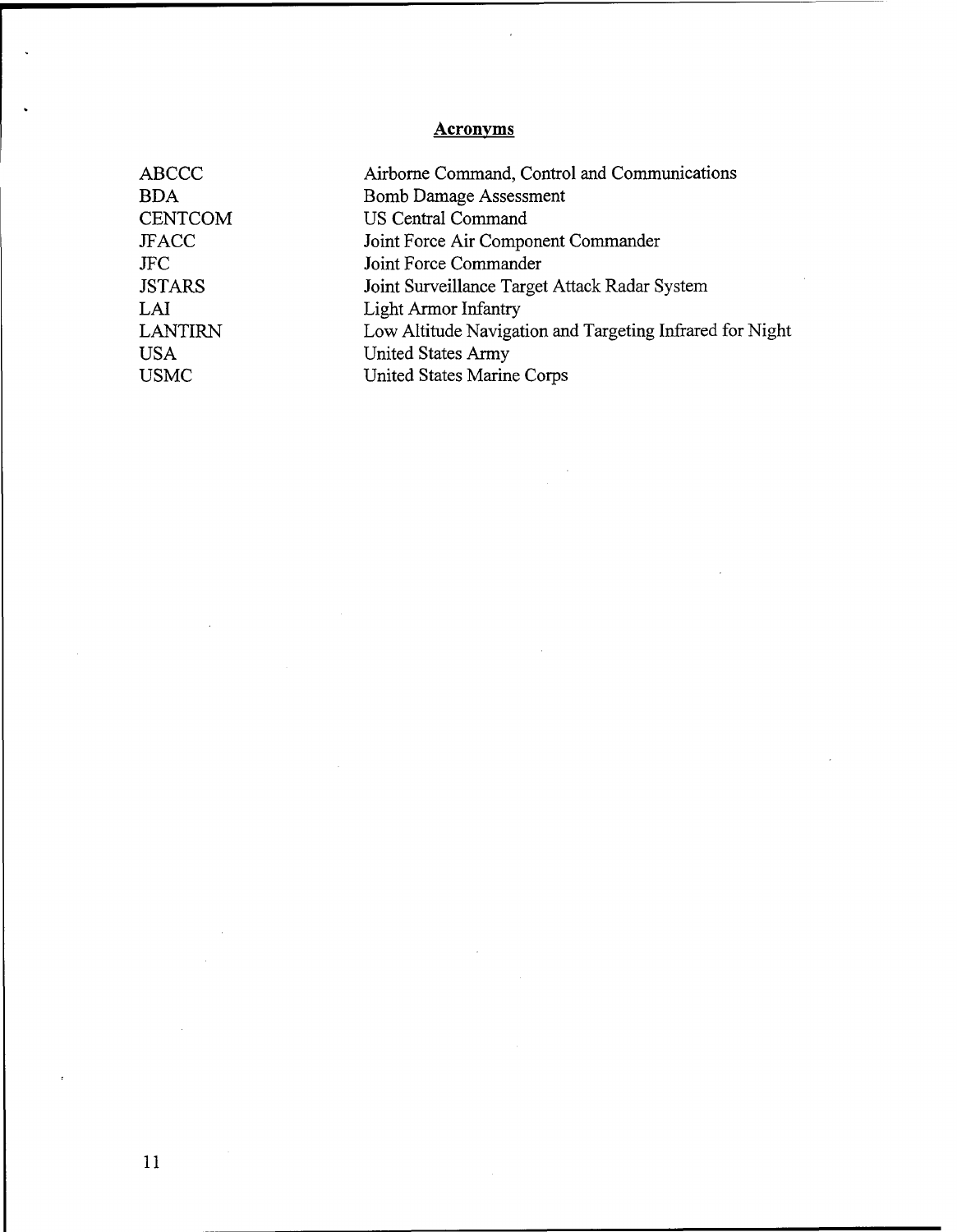THIS PAGE INTENTIONALLY LEFT BLANK  $\sim 10$ 

 $\mathcal{L}^{\text{max}}_{\text{max}}$ 

 $\mathcal{L}(\mathcal{L}(\mathcal{L}(\mathcal{L}(\mathcal{L}(\mathcal{L}(\mathcal{L}(\mathcal{L}(\mathcal{L}(\mathcal{L}(\mathcal{L}(\mathcal{L}(\mathcal{L}(\mathcal{L}(\mathcal{L}(\mathcal{L}(\mathcal{L}(\mathcal{L}(\mathcal{L}(\mathcal{L}(\mathcal{L}(\mathcal{L}(\mathcal{L}(\mathcal{L}(\mathcal{L}(\mathcal{L}(\mathcal{L}(\mathcal{L}(\mathcal{L}(\mathcal{L}(\mathcal{L}(\mathcal{L}(\mathcal{L}(\mathcal{L}(\mathcal{L}(\mathcal{L}(\mathcal{$ 

 $\overline{\phantom{a}}$ 

 $\mathcal{A}^{\text{max}}$ 

 $\sim 10^7$ 

 $\mathcal{L}(\mathcal{A})$  and  $\mathcal{L}(\mathcal{A})$  .

 $\mathbf{r}$ 

 $\mathcal{L}^{\text{max}}_{\text{max}}$  and  $\mathcal{L}^{\text{max}}_{\text{max}}$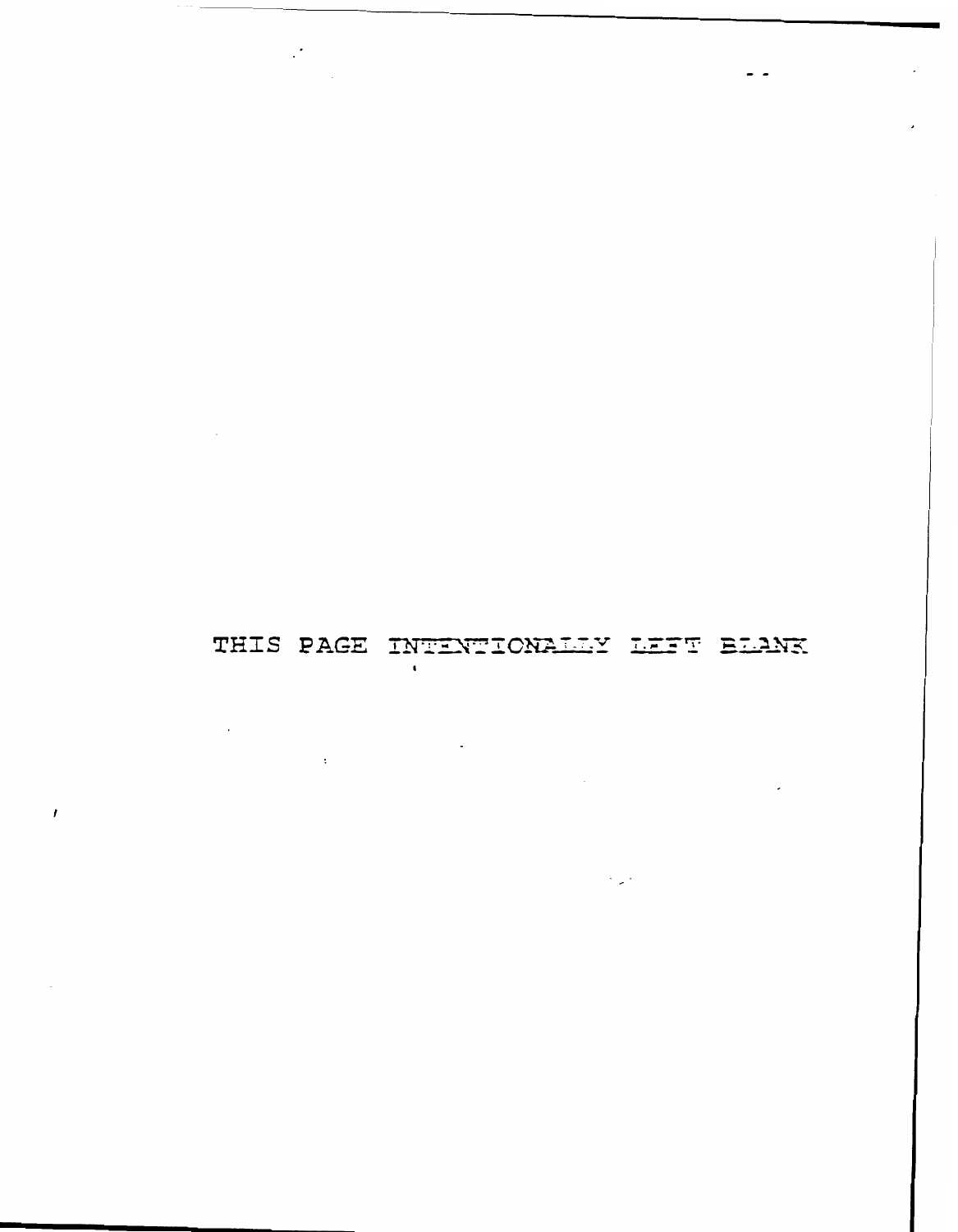#### **Bibliography**

Apple, R. W., Jr., New York Times, "A Bigger Assault is Seen as 60,000 Iraqis Mass Near Kuwaiti Town," February 1, 1991.

FM 100-1, The Army, Headquarters, Department of the Army, Washington DC, 1994.

Baltimore Sun, "Ground War Only if Necessary," January 24, 1991.

Battle of Khafii, Lessons Learned, USCENTCOM CCJ1, May 1996.

- Bingham, Price T., Lt Col (Ret), USAF, Armed Forces Journal, Intemational, "Awake, Aware, And Alert; MTI Radar Surveillance Can Revolutionize Peacekeeping, Crisis Management, And Warfighting," Armed Forces Journal Intemational, Inc., Washington DC, October 1995.
- Bradley, Omar N., Effect Of Air Power On Military Operations, Western Europe, United States Strategic Bombing Survey and Air Effects Committee, 12th Army Group, Wiesbaden, Germany, 1945.
- Cheney, Richard, Conduct of the Persian Gulf War, Government Printing Office, Washington DC, 1992.
- Cohen, Eliot, A., et al, Gulf War Air Power Survey (GWAPS), Volume 11, US Government Printing Office, Washington DC, 1993.
- Dupuy, Trevor N., Col (Ret), USA, Understanding War; History and Theory of Combat, Paragon House Publishers, New York, 1987.
- Goodman, Glenn W., Armed Forces Journal, International, "Getting the Whole Picture; Enemy Forces Can't Hide From the Joint STARS Radar," Armed Forces Journal International, Inc., Washington DC, October, 1995.
- Gordon, Michael T. and Trainor, Bernard E., Lt Gen (Ret) USMC, The General's War, Little & Brown, Boston, 1995.
- Hart, B. H. Liddell, The Rommel Papers, Hardcourt, Brace and Company, New York, 1953.
- Heavy Opposing Force (OPFOR) Operational Art Handbook, U.S. Army Training and Doctrine Command, Deputy Chief of Staff for Intelligence (DSCINT), Fort Monroe VA, September 1994.
- Homer, Charles A., Gen (Ret) USAF, Interview with Maj D. Clevenger, The Pentagon, Washington DC, February 26, 1991.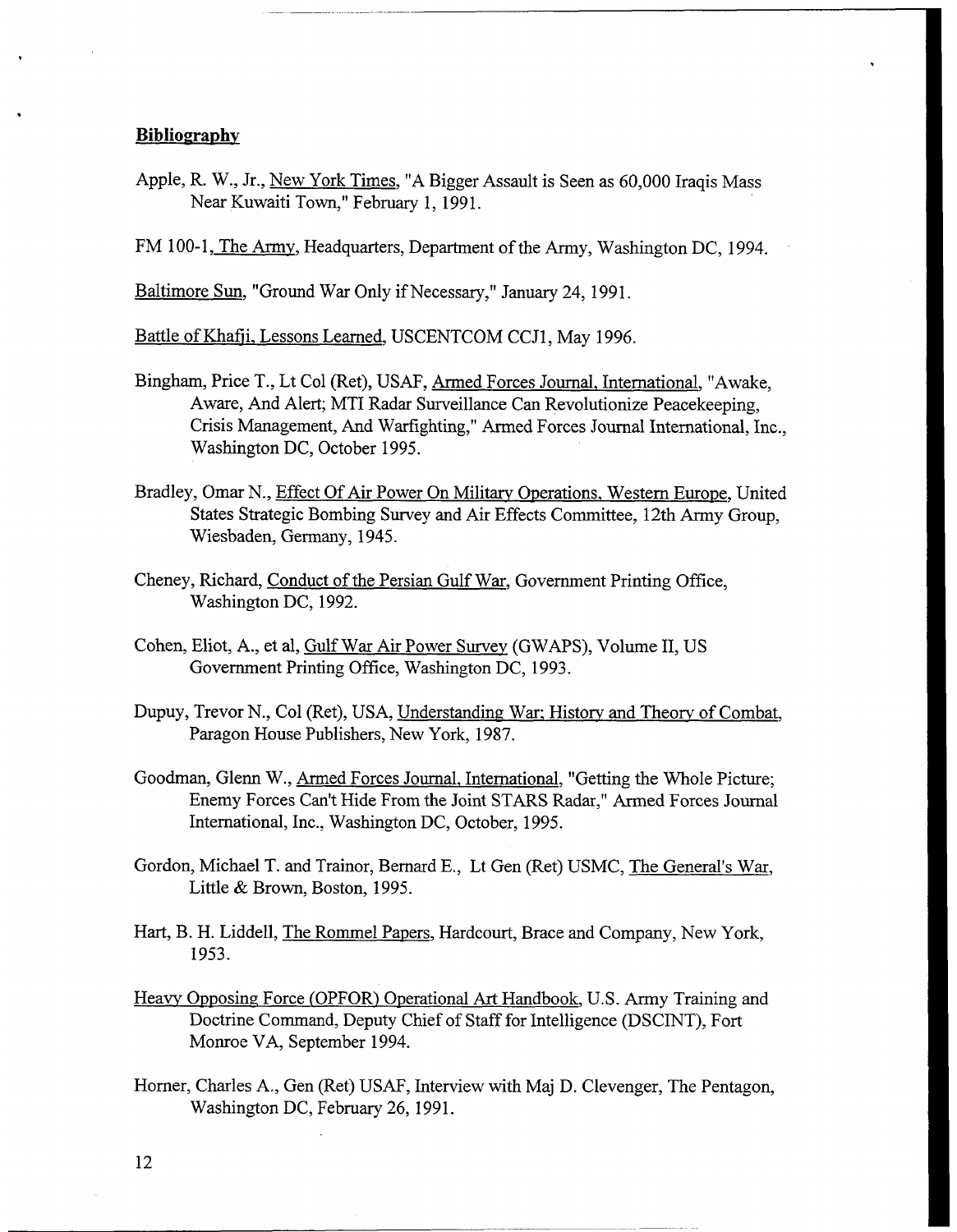- Hosmer, Stephen T., Psychological Effects of U.S. Air Operations in Four Wars. 1941-1991: Lessons For Commanders, RAND, Santa Monica, CA, 1996.
- The Iraqi Army; Organization and Tactics, US Army National Training Center, January, 1991.
- Test Pub, Joint Pub 3-03, Doctrine For Joint Interdiction Operations, Joint Chiefs of Staff. Washington DC, 1990.
- Joint Pub 3-0, Doctrine For Joint Operations, Joint Chiefs of Staff, Washington DC, 1995.
- Joint Pub 1, Joint Warfare of the Armed Forces of the United States, Joint Chiefs of Staff, Washington DC, 1995
- King. John, Washington Times, "Big Strike by Saddam Expected Soon," January 29, 1991.
- Lambeth, Benjamin S., Operation DESERT STORM and its Meaning. The View from Moscow, The RAND Corporation, Santa Monica, 1992.
- Mitcham, Samuel W., The Desert Fox in Normandy: Rommel's Defense of Fortress Europe, Praeger Publishers, CT, 1997.
- Moore, Molly, Washineton Post, "U.S. Jets Hit Iraqi Tank convoy in Sight of Kuwaiti-Saudi Border," January 30, 1991.
- Murphy, Caryle and Gugliotta, Guy, Washington Post, "Saudi Town Reclaimed; Trapped Marines Freed," February 1, 1991.
- Neikirk, William, Chicago Tribune, "Baghdad's Strategy: Take the Punches," Januarj- 27, 1991.
- New York Times, "Allies Aided By Weather, Intensify Bombing Of Iraq: Hussein Restates Defiance," January 25, 1991.
- Night Combat. Department of the Army Pamphlet No. 20-236, Department of the Army, June 1953.
- Field Manual 100-5, Operations, Headquarters, Department of the Army, Washington DC. 1993.
- Parker, Danny S., To Win The Winter Sky: Air War over the Ardennes. 1944-1945. Combined Books, PA, 1994.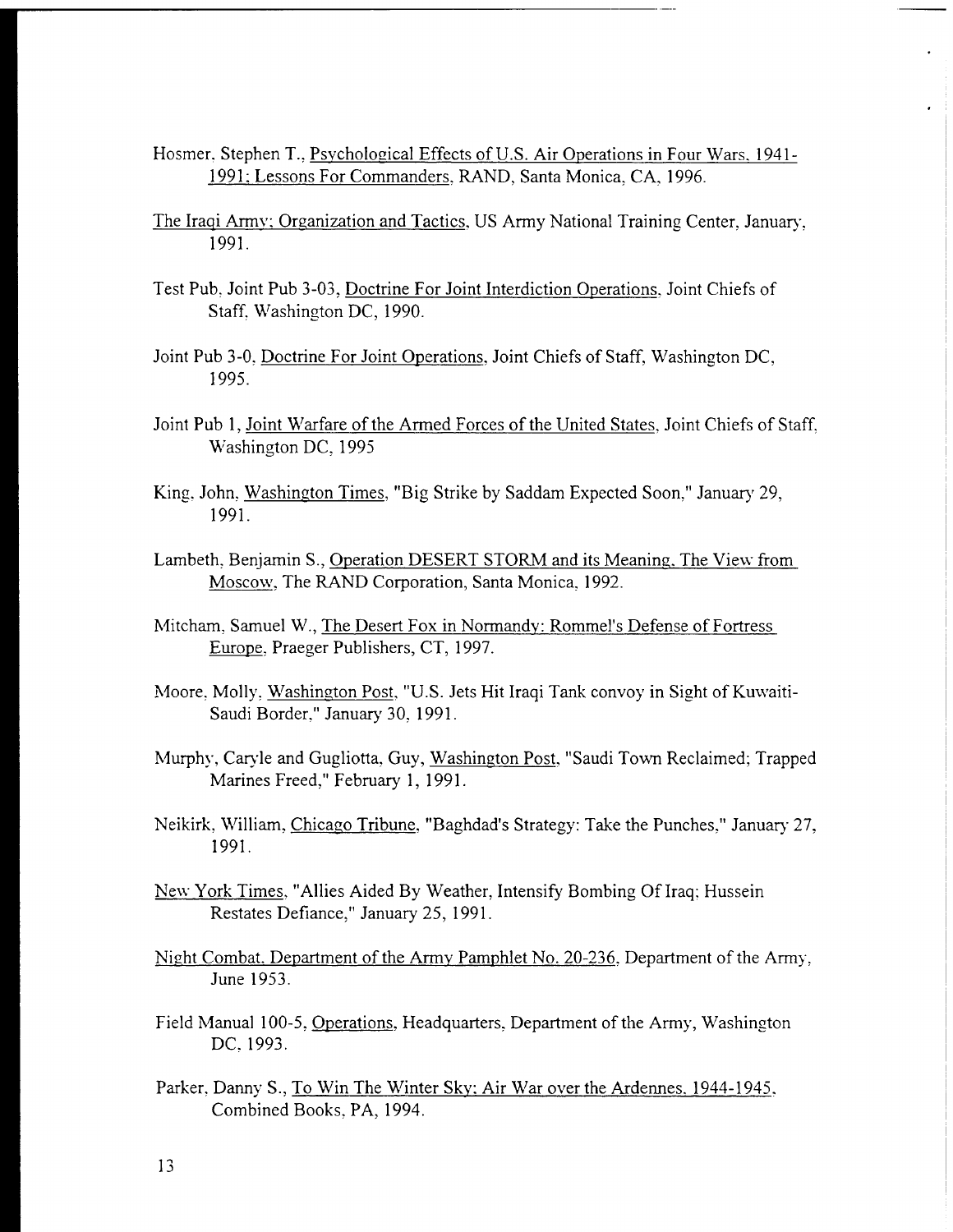- Scales, Robert H., Jr., Brigadier General, USA, Certain Victory, Office of the Chief Of Staff, United States Army, Washington DC, 1993.
- Schwarzkopf, H. Norman, General (Ret), USA, with Peter Petre, It Doesn't Take A Hero, Linda Grey Bantam Books, New York, 1992.

bin Sultan, Khaled HRH General, Desert Warrior, HarperCollins, New York, 1993.

Williamson, Murray, Air War in the Persian Gulf, Nautical & Aviation Publishing, Baltimore, 1994.

www.pbs.org/wgbh/pages/frontline/gulf/oral/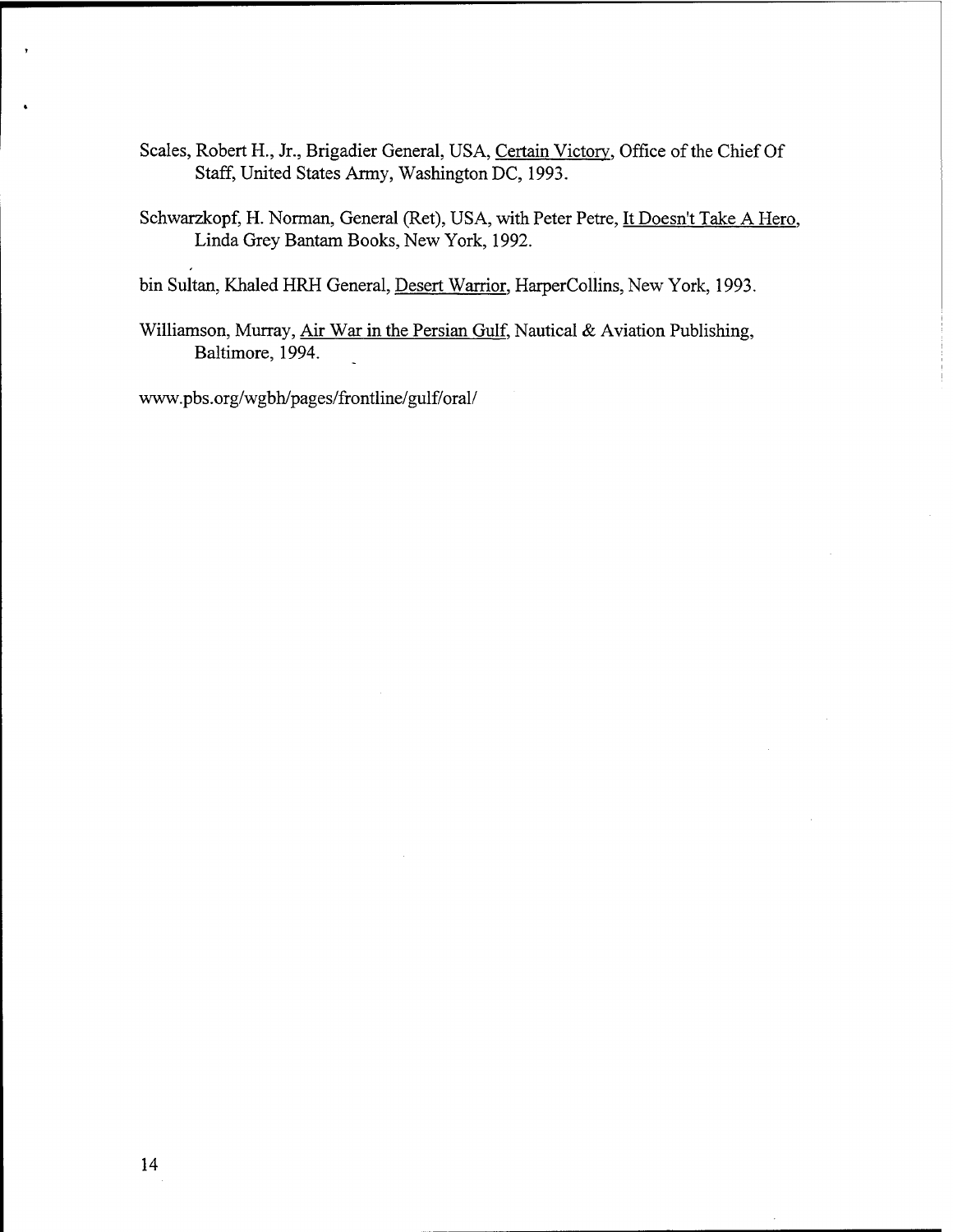## THIS PAGE INTENTIONALLY LEFT BLANK  $\sim 4$

 $\sim$   $\sim$ 

 $\mathcal{O}(\log n)$ 

 $\mathcal{L}^{\text{max}}_{\text{max}}$  .

 $\mathcal{L}(\mathcal{F})$ 

 $\label{eq:2.1} \mathbf{E}^{(1)} = \mathbf{E}^{(1)} \mathbf{E}^{(1)}$ 

 $\mathbf{r}$ 

 $\sim 10^{-11}$ 

 $\sim 10$